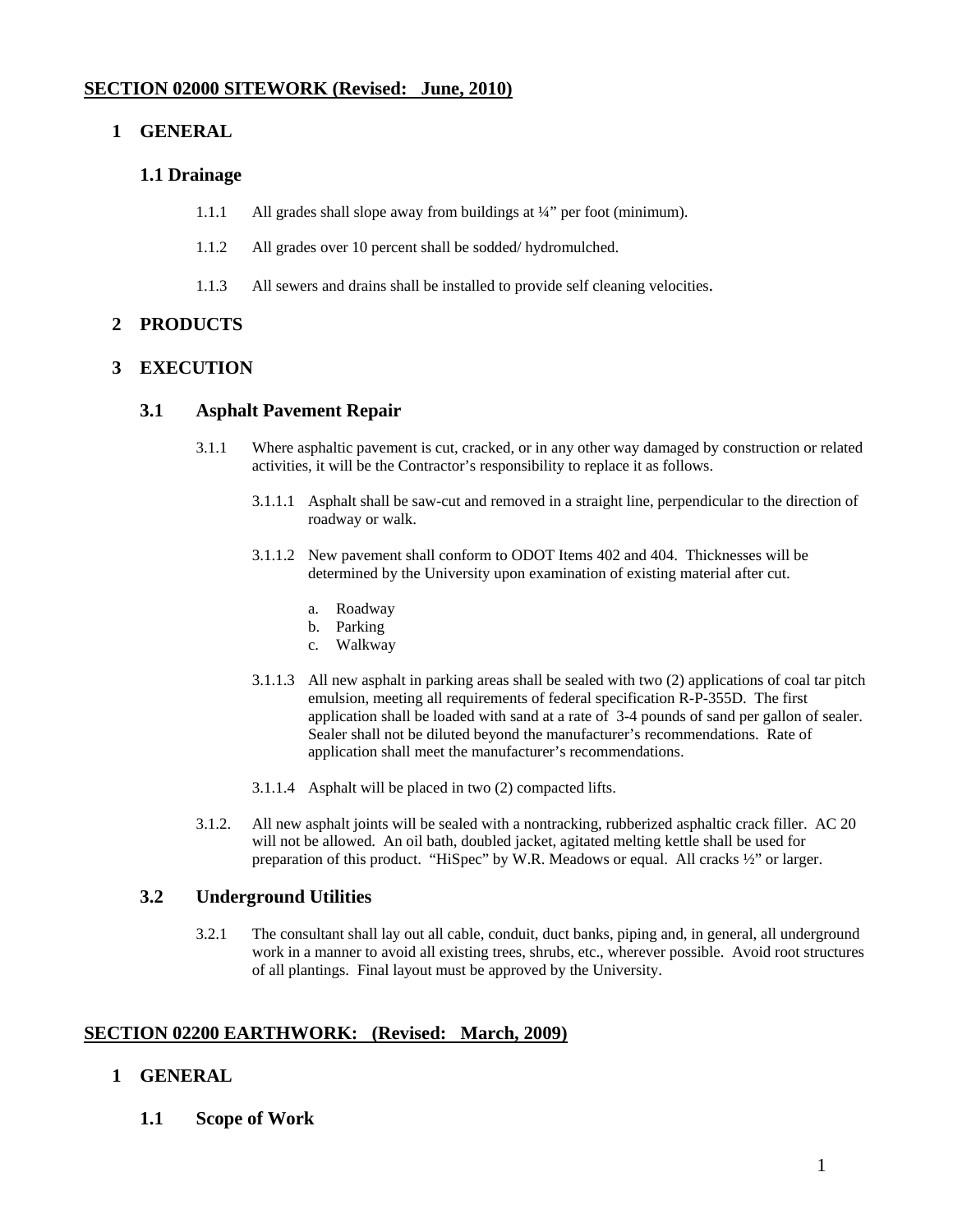- 1.1.1 Extent of earthwork is indicated on drawings.
- 1.1.2 Definition: "Excavation" consists of removal of material encountered to subgrade elevations indicated and subsequent disposal of materials.

#### **1.2 Quality Assurance**

- 1.2.1 Codes and Standards: Perform excavation work in compliance with applicable requirements of governing authorities having jurisdiction.
- 1.2.2 Testing and Inspection Service: Owner may engage soil testing and inspection service for quality control testing during earthwork operations.

## **1.3 Job Conditions**

- 1.3.1 Existing Utilities: Locate existing underground utilities in areas of work. If utilities are to remain in place, provide adequate means of support and protection during earthwork operations.
	- 1.3.1.1 Should uncharted, or incorrectly charted, piping or other utilities be encountered during excavation, consult utility owner immediately for directions. Cooperate with Owner and utility companies in keeping respective services and facilities in operation. Repair damaged utilities to satisfaction of utility owner.
	- 1.3.1.2 Do not interrupt existing utilities serving facilities occupied and used by Owner or others during occupied hours, except when permitted in writing by Owner and then only after acceptable temporary utility services have been provided.
	- 1.3.1.3 Provide minimum of 48 hour notice to Owner and receive written notice to proceed before interrupting any utility.
- 1.3.2 The use of explosives is not permitted on the site.
- 1.3.3 Protection of persons and property: Barricade open excavations occurring as part of this work and post excavations with warning lights. Operate warning lights as recommended by authorities having jurisdiction.
- 1.3.4 Protect structures, utilities, sidewalks, pavements, and other facilities from damage caused by settlement, lateral movement, undermining, washout, and other hazards created by earthwork operations.
- 1.3.5 Protection of plant material: Perform excavation, within drip line of large trees to remain, by hand and protect the root system from damage or dry out to the greatest extent possible. Maintain moist condition for root system and cover exposed roots with burlap. Paint root cuts of 1" diameter and larger with emulsified asphalt tree paint.

# **2 PRODUCTS**

#### **2.1 Soil Materials -- Definitions**

- 2.1.1 Satisfactory soil materials are defined as those complying with ASTM D 2487 soil classification groups GW, GP, GM, SM, SW, and SP. Satisfactory soil may include CL classified soil. However, contractor needs to obtain approval from the owner representative before import of soil to the site.
- 2.1.2 Unsatisfactory soil materials are defined as those complying with ASTM D 2487 soil classification groups GC, SC, ML, MH, CL, CH, OL, OH, and PT.
- 2.1.3 Subbase Material: Naturally or artificially graded mixture of natural or crushed gravel, crushed stone, crushed slag, natural or crushed sand.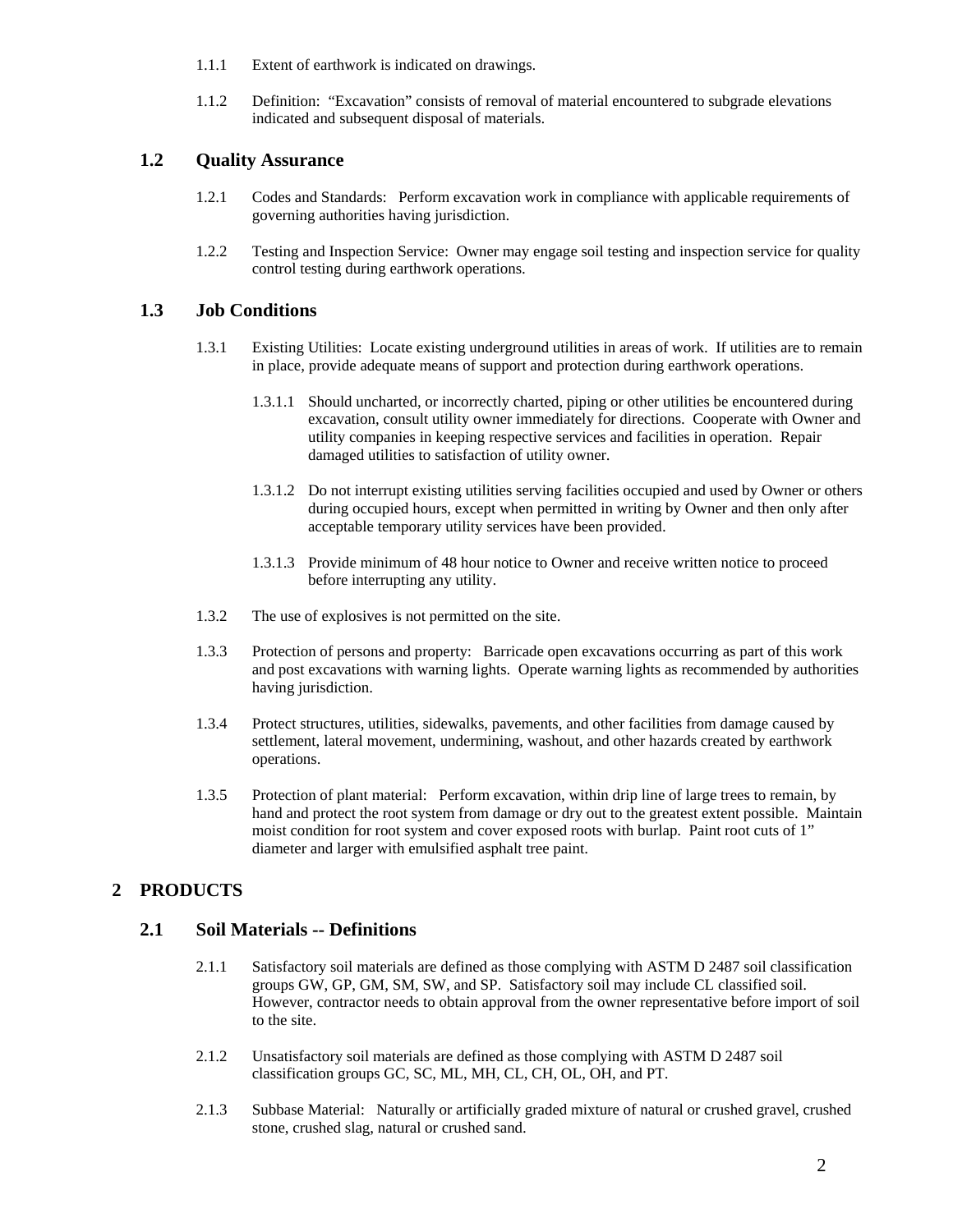2.1.4 Backfill and Fill Materials: Satisfactory soil materials free of clay, rock, or gravel larger than 2" in any dimension, debris, waste, frozen materials, vegetable, and other deleterious matter.

# **3 EXECUTION**

#### **3.1 Excavation**

- 3.1.1 Excavation is unclassified and includes excavation to subgrade elevations indicated, regardless of character of materials and obstructions encountered.
- 3.1.2 Unauthorized excavation consists of removal of materials beyond indicated subgrade elevations or dimensions without specific direction of Owner. Unauthorized excavation, as well as remedial work directed by Landscape Architect, shall be at the Contractor's expense.
- 3.1.3 Under footings, foundation bases or retaining walls, fill unauthorized excavation by extending indicated bottom elevation of footing or base to excavation bottom, without altering required top elevation.
- 3.1.4 Elsewhere, backfill and compact unauthorized excavations as specified for authorized excavations of same classification, unless otherwise directed by owner.
- 3.1.5 Additional Excavation: When excavation has reached required subgrade elevations, notify Owner, who will make an inspection of conditions.
- 3.1.6 If unsuitable bearing materials are encountered at required subgrade elevations, carry excavations deeper and replace excavated material as directed by Landscape Architect.
- 3.1.7 If removal of unsuitable bearing materials is encountered at required subgrade elevations, carry excavations deeper and replace excavated material as directed by landscape architect.
- 3.1.8 Stability of excavations: Slope sides of excavations to comply with local codes and ordinances having jurisdiction. Shore and brace where sloping is not possible because of space restrictions or stability of materials excavated.
- 3.1.9 Maintain sides and slopes of excavations in safe conditions until completion of backfilling.
- 3.1.10 Shoring and bracing: Provide materials for shoring and bracing, such as sheet piling, uprights, stringers, and cross braces, in good serviceable condition.
- 3.1.11 Establish requirements for trench shoring and bracing to comply with local codes and authorities having jurisdiction.
- 3.1.12 Maintain shoring and bracing in excavations regardless of time period excavations will be open. Carry down shoring and bracing excavation progresses.
	- 3.1.12.1 Provide permanent steel piling or pressure treated timber sheet piling wherever subsequent removal of sheet piling might permit lateral movement of soil under adjacent structures. Cut off tops as required and leave permanently in place.
- 3.1.13 Dewatering: Prevent surface water and subsurface or groundwater from flowing into excavations and from flooding project site and surrounding area.
- 3.1.14 Do not allow water to accumulate in excavations. Remove water to prevent softening of foundation bottoms, undercutting footings, and soil changes detrimental to stability of subgrades and foundations. Provide and maintain pumps, well points, stumps, suction, and discharge lines and other dewatering system components necessary to convey water away from excavations.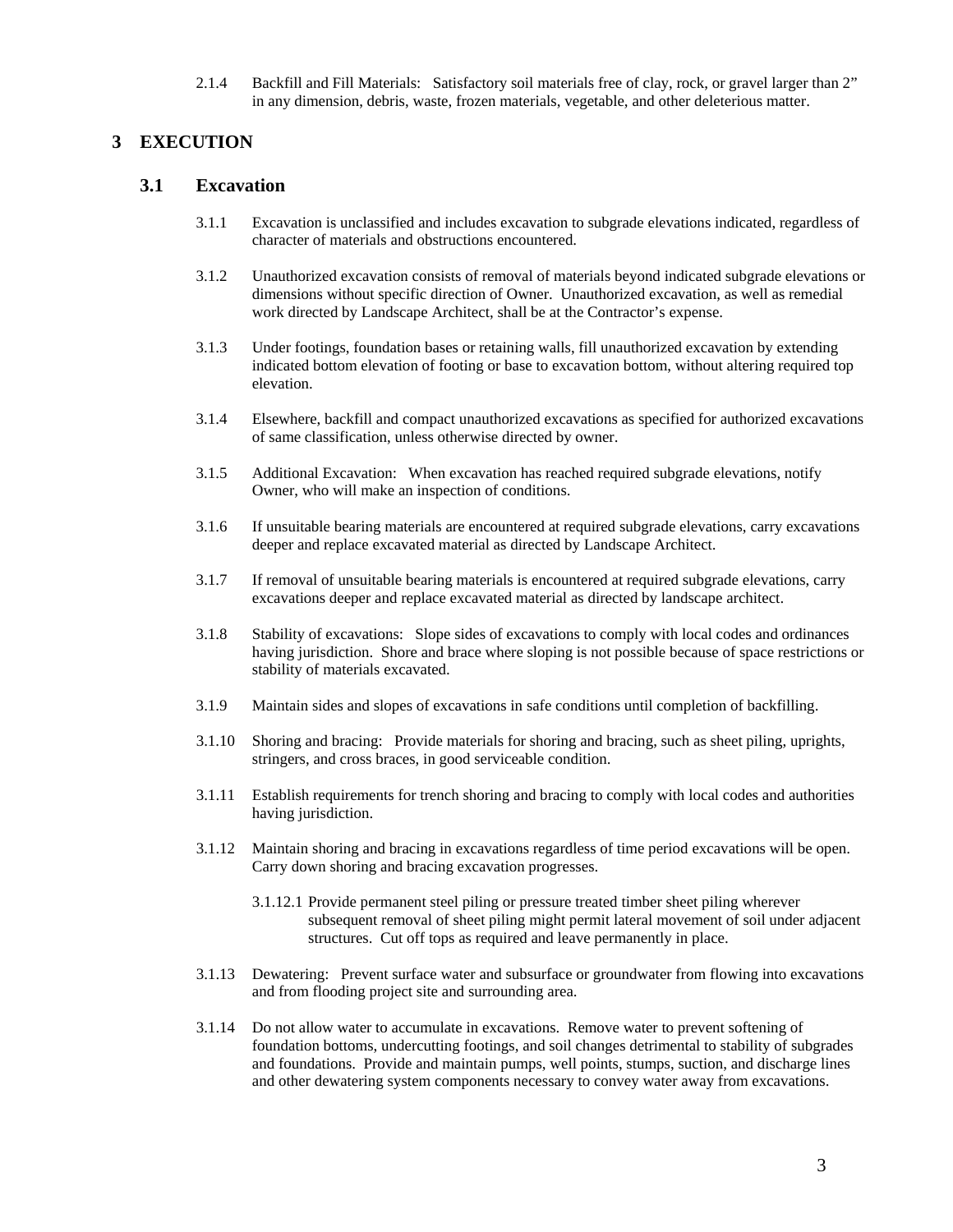- 3.1.15 Establish and maintain temporary drainage ditches and other diversions outside excavation limits to convey rain water and water removed from excavations to collecting or run off areas. Do not use trench excavations as temporary drainage ditches.
- 3.1.16 Material Storage: Stockpile satisfactory excavated materials where directed, until required for backfill for fill. Place, grade, and shape stockpiles for proper drainage.
- 3.1.17 Locate and retain soil materials away from edge of excavations. Do not store within drip line of trees indicated to remain.
- 3.1.18 Dispose of excess soil materials and waste material as herein specified.
- 3.1.19 Excavation for Structures: Conform to elevations and dimensions shown within a tolerance of plus or minus 0.10', and extending a sufficient distance from footings and foundations to permit placing and removal of concrete form work, installation of services, other construction, and for inspection.
- 3.1.20 In excavating for footings and foundations, take care not to disturb bottom of excavation. Excavate by hand to final grade just before concrete reinforcement is placed. Trim bottoms to required lines and grades to leave solid base to receive other work.
- 3.1.21 Excavation for Pavements: Cut surface under pavements to comply with cross sections, elevations, and grades as shown.
- 3.1.22 Excavations for Trenches: Dig trenches to the uniform width required for particular item to be installed, sufficiently wide to provide ample working room. Provide 6" to 9" clearance on both sides of pipe or conduit.
- 3.1.23 Excavate trenches to depth indicated or required. Carry depth of trenches for piping to establish indicated flow lines and invert elevations. Beyond building perimeter, keep bottoms of trenches sufficiently below finish grade to avoid freeze-ups,
- 3.1.24 For pipes or conduit 5" or less in nominal size and for flat-bottomed multiple-duct conduit units, do not excavate beyond indicated depths.
- 3.1.25 For pipes or conduit 6" or larger in nominal size, tanks and other mechanical/electrical work indicated to receive sub base, excavate to sub base depth indicated, or, if not otherwise indicated to 6" below bottom of work to be supported.
- 3.1.26 Except as otherwise indicated, excavate for exterior water bearing piping (water, steam, condensate, drainage) so top of piping is not less than 3' 0" below finished grade.
- 3.1.27 Grade bottoms of trenches as indicated, nothing under pipe bells to provide solid bearing for entire body of pipe.
- 3.1.28 Backfill trenches with concrete where trench excavations pass within 18" of column or wall footings and which are carried below bottom of such footings, or which pass under wall footings. Place concrete to level bottom of adjacent footing.

3.1.28.1 Concrete is specified in DIVISION 3

- 3.1.29 Do not backfill trenches until tests and inspections have been made and backfill authorized by Owner. Use care in backfilling to avoid damage or displacement of pipe systems.
- 3.1.30 Cold Weather Protection: Protect excavation bottoms against freezing when atmospheric temperature is less than 35 degrees F (1 degree C).

## **3.2 Compaction**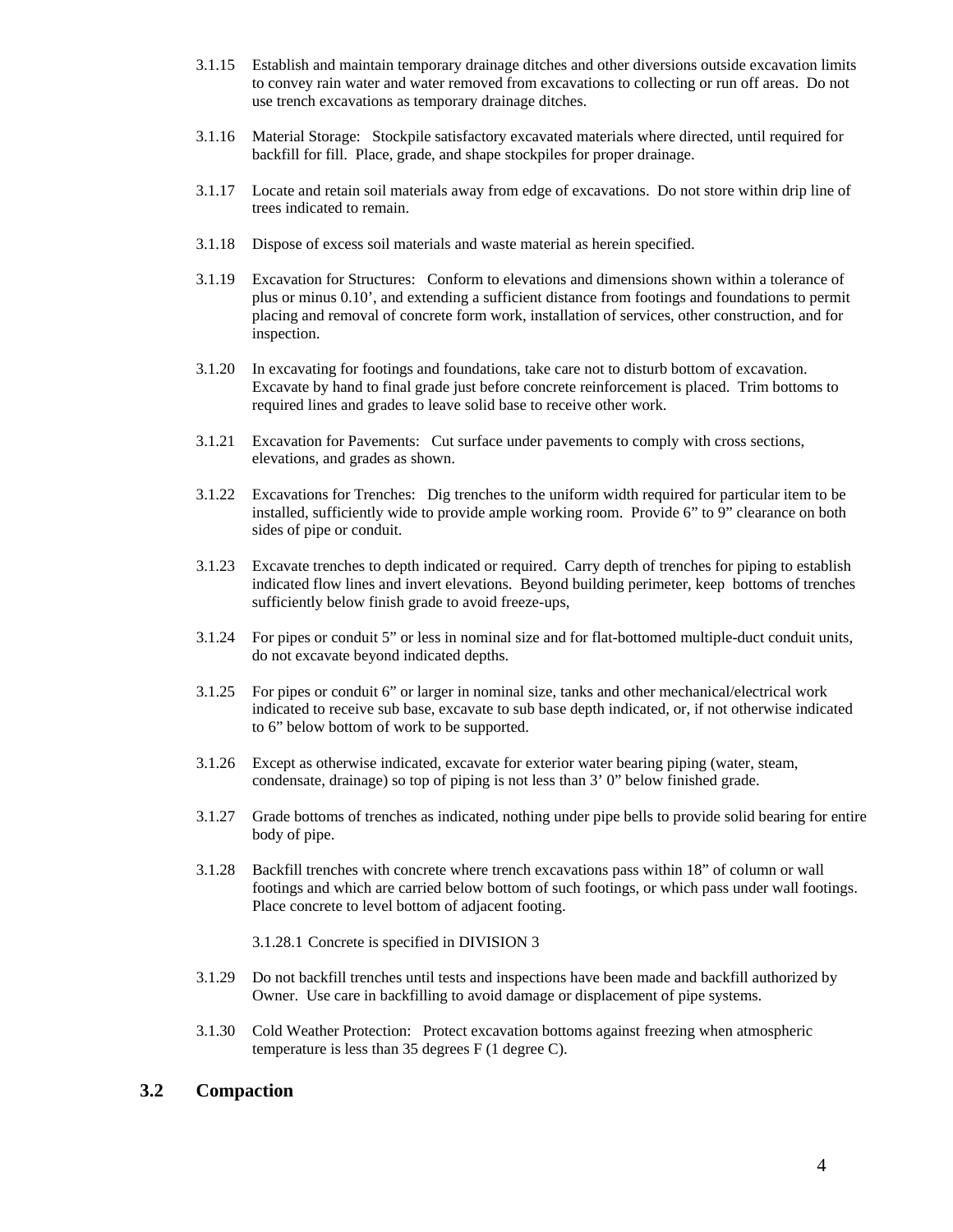- 3.2.1 General: Control soil compaction during construction providing minimum percentage of density specified for each area classification indicated below.
- 3.2.2 Percentage of Maximum Density Requirements: Compact soil to not less than the following percentages of maximum density for soils which exhibit a well defined moisture density relationship determined in accordance with ASTM D 1557.
	- 3.2.2.1 Structures, building slabs, steps, and pavements: Compact top 12" of subgrade and each layer of backfill or fill material at 95% maximum density.
	- 3.2.2.2 Lawn or unpaved areas: Compact top 6" of subgrade and each layer of backfill or fill material at 90% maximum density.
	- 3.2.2.3 Walkways: Compact top 6" of subgrade and each layer of backfill or fill material at 95% maximum density.
- 3.2.3 Moisture Control: Where subgrade or layer of soil material must be moisture conditioned before compaction, uniformly apply water to surface of subgrade, or layer of soil material, to prevent free water appearing on surface during or subsequent to compaction operations.
- 3.2.4 Remove and replace, or scarify and air dry, soil material that is too wet to permit compaction to specified density.
	- 3.2.4.1 Soil material that has been removed because it is too wet to permit compaction may be stockpiled or spread and allowed to dry. Assist drying by discing, harrowing, or pulverizing until moisture content is reduced to a satisfactory value.

#### **3.3 Backfill and Fill**

- 3.3.1 General: Place acceptable soil material in layers to required subgrade elevations for each area classification listed below:
	- 3.3.1.1 Under grassed area, use satisfactory, excavated, or borrowed material.
	- 3.3.1.2 Under walks and pavements, use subbase material.
	- 3.3.1.3 Under steps, use subbase material.
	- 3.3.1.4 Under building slabs, use subbase material.
	- 3.3.1.5 Under piping and conduit, use subbase material where subbase is indicated; shape to fit bottom 90 degrees of cylinder.
- 3.3.2 Backfill excavations as promptly as work permits, but not until completion of the following:
	- 3.3.2.1 Acceptance of construction below finish grade including perimeter insulation.
	- 3.3.2.2 Inspection, testing, approval, and recording locations of underground utilities.
	- 3.3.2.3 Removal of shoring and bracing, and backfilling of voids with satisfactory materials. Cut off temporary sheet piling driven below bottom of structure or utilities, or leave in place if required.
	- 3.3.2.4 Removal of concrete formwork.
	- 3.3.2.5 Removal of trash and debris.
	- 3.3.2.6 Permanent or temporary horizontal bracing is in place on horizontally supported walls.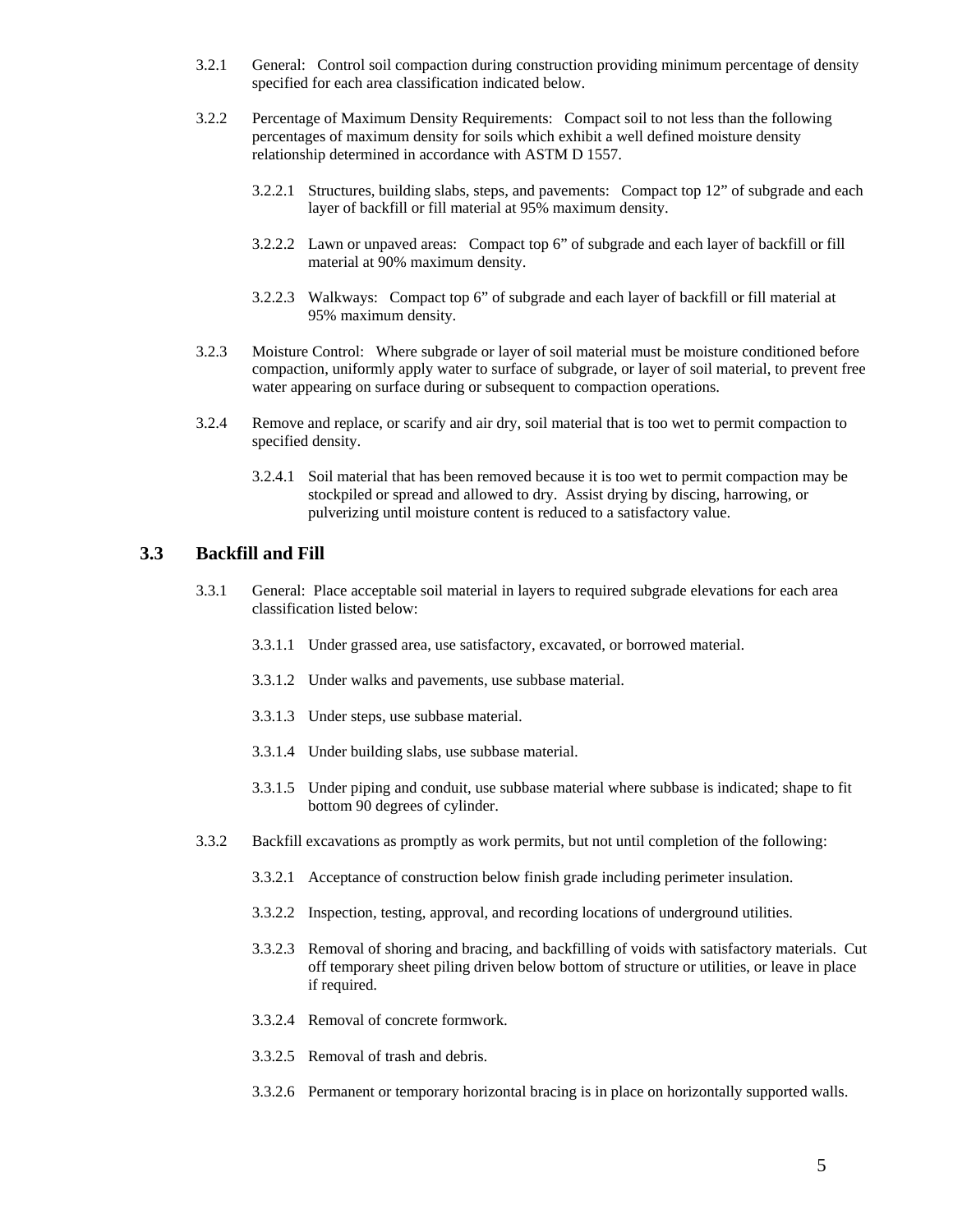- 3.3.3 Ground Surface preparation: Remove vegetation, debris, unsatisfactory soil materials, obstruction, and deleterious materials from ground surface prior to placement of fills. Plow, strip, or break up sloped surfaces steeper than 1 vertical to 4 horizontal so that fill material will bond with existing surface.
- 3.3.4 When existing ground surface has a density less than that specified under "Compaction" for particular area classification, break up ground surface, pulverize, moisten, condition to optimum moisture content, and compact to required depth and percentage of maximum density.
- 3.3.5 Topsoil: Topsoil is defined as friable clay loam surface soil found in depth of not less than 4 inches. Satisfactory topsoil is reasonably free of subsoil, clay lumps, stones, and other objects over 1 inch in diameter, and without weeds, roots, and other objectionable material.
- 3.3.6 Strip topsoil, from areas to be excavated or filled, to whatever depths encountered in a manner to prevent intermingling with underlying subsoil and other objectionable materials.
	- 3.3.6.1 Remove heavy growths of grass from areas before stripping.
	- 3.3.6.2 Stockpile topsoil in areas shown, or where directed. Construct storage piles to freely drain surface water. Cover storage piles if required to prevent wind blown dust.
	- 3.3.6.3 Dispose of unsuitable or excess topsoil same as waste material, herein specified.
- 3.3.7 Placement and Compaction: Place backfill and fill materials in layers not more than 8 inches in loose depth for material compacted by heavy compaction equipment, and not more than 4 inches in loose depth for material compacted by hand operated tampers.
- 3.3.8 Before compaction, moisten or aerate each layer as necessary to provide optimum moisture content. Compact each layer to required percentage of maximum dry density or relative dry density for each area classification. Do not place backfill or fill material on surfaces that are muddy, frozen, or contain frost or ice.
- 3.3.9 Place backfill and fill materials evenly adjacent to structures, piping, and conduit to required elevations. Take care to prevent wedging action of backfill against structures or displacement of piping conduit, by carrying material uniformly around structure, piping, and conduit to approximately the same elevation for each lift.

# **3.4 Grading**

- 3.4.1 General: Uniformly grade areas within limits of grading under this section, including adjacent transition areas. Smooth finished surface within specified tolerances, compact with uniform levels or slopes between points where elevations are indicated, or between such points and existing grades.
- 3.4.2 Grading outside building lines: Grade areas adjacent to building lines to drain away from structures and to prevent ponding.
- 3.4.3 Finish services free from irregular surface changes, and as follows:
	- 3.4.3.1 Lawn or unpaved areas: Finish areas to receive topsoil to within not more than 0.10 foot above or below required subgrade elevations.
	- 3.4.3.2 Walks: Shape surface of areas under walks to line, grade, and cross section, with finish not more than 0.10 foot above or below required subgrade elevation.
	- 3.4.3.3 Pavements: Shape surface of areas under pavement to line, grade, and cross, section, with finish surface not more than ½ inch above or below required subgrade elevation.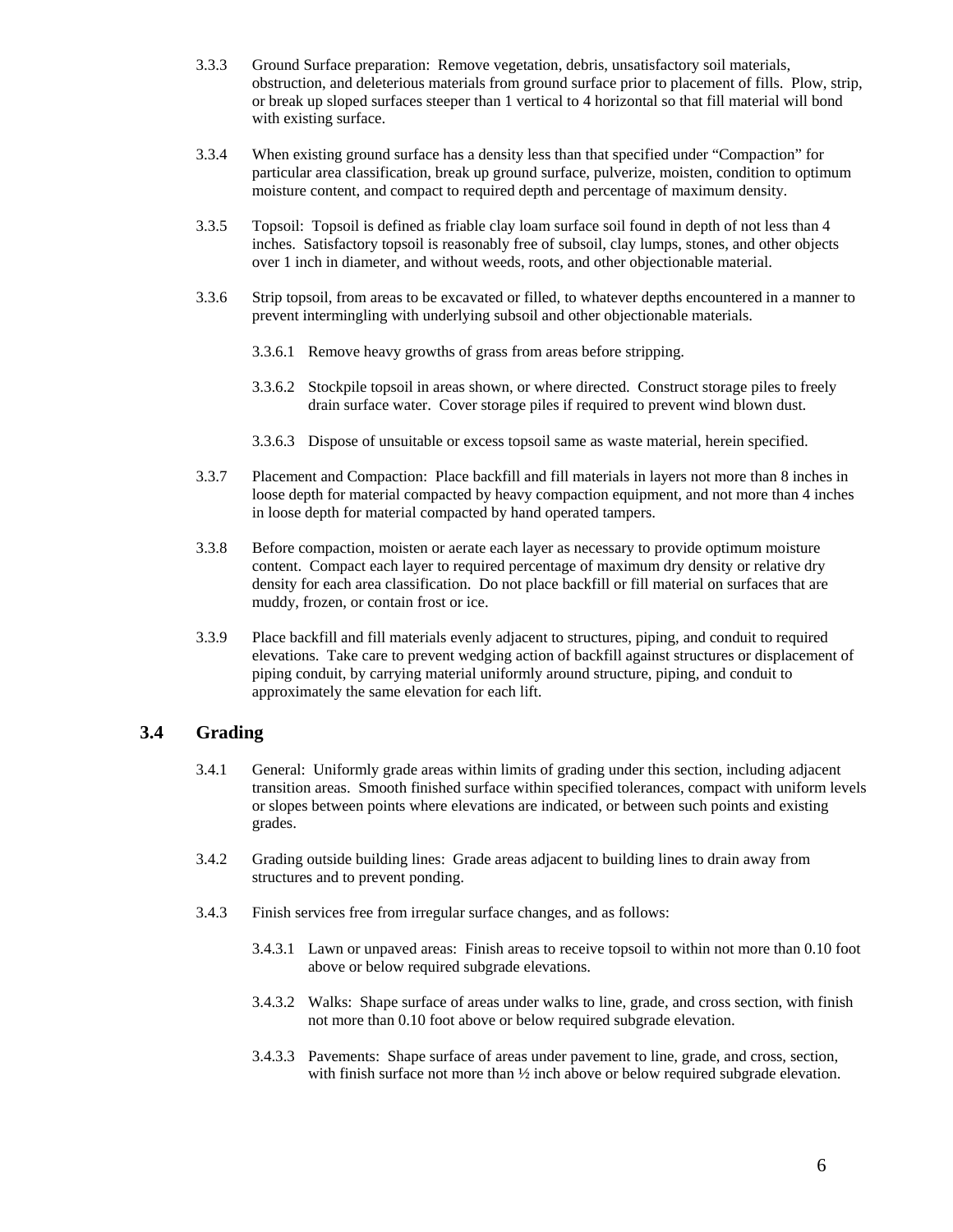- 3.4.4 Grading surface or fill under building slabs: Grade smooth and even, free of voids, compacted as specified, and to required elevation. Provide final grades within a tolerance of 0.5 inch when tested with a 10 foot straightedge.
	- 3.4.4.1 Hold rough grading down 4 inches from finish grade lines to allow for topsoil in lawn areas.
	- 3.4.4.2 Compaction: After grading, compact subgrade surfaces to the depth and indicated percentage of maximum or relative density for each area classification.

#### **3.5 Pavement Subbase Course**

- 3.5.1 General: Subbase course consist of placing subbase material, in layers of specified thickness, over subgrade surface to support a pavement base course.
	- 3.5.1.1 See other DIVISION 2 specification sections for paving specifications.
- 3.5.2 Grade Control: During construction, maintain lines and grades including crown and cross slope of subbase course.
- 3.5.3 Shoulders: Place shoulders along edges of subbase course to prevent lateral movement. Construct shoulders of acceptable soil materials, placed in such quantity to compact to thickness of each subbase course layer. Compact and roll at least a 12-inch width of shoulder simultaneously with compacting and rolling of each layer of subbase course.
- 3.5.4 Placing: Place subbase course material on prepared subgrade in layers of uniform thickness, conforming to indicated cross section and thickness. Maintain optimum moisture content for compacting subbase material during placement operations.
- 3.5.5 When a compacted subbase course is shown to be 6 inches thick or less, place material in a single layer. When shown to be more than 6 inches thick, place material in equal layers, except no single layer more than 6 inches or less than 3 inches in thickness when compacted.

#### **3.6 Field Quality Control**

3.6.1 Quality control testing during construction: Allow testing service to inspect and approve subgrades and fill layers before further construction work is performed. All testing procedures are sole responsibility of contractor.

#### **3.7 Maintenance**

- 3.7.1 Protection of graded area: Protect newly graded areas from traffic and erosion. Keep free of trash and debris.
- 3.7.2 Repair and re-establish grades in settled, eroded, and rutted areas to specified tolerances.
- 3.7.3 Recondition completed compacted areas where they have been disturbed by subsequent obstructions.
- 3.7.4 Settling: Where settling is measureable is observable at excavated areas during general project warranty period, remove surface (pavement, lawn, or other finish), add backfill material, compact, and replace surface treatment. Restore clearance, quality, and condition of surface or finish to match adjacent work, and eliminate evidence of restoration to greatest extent possible.

#### **3.8 Disposal of Excess and Waste Materials**

3.8.1 Removal of designated areas on Owner's property: Transport acceptable excess excavated material to designated soil storage areas on Owner's property. Stockpile or spread as directed by owner.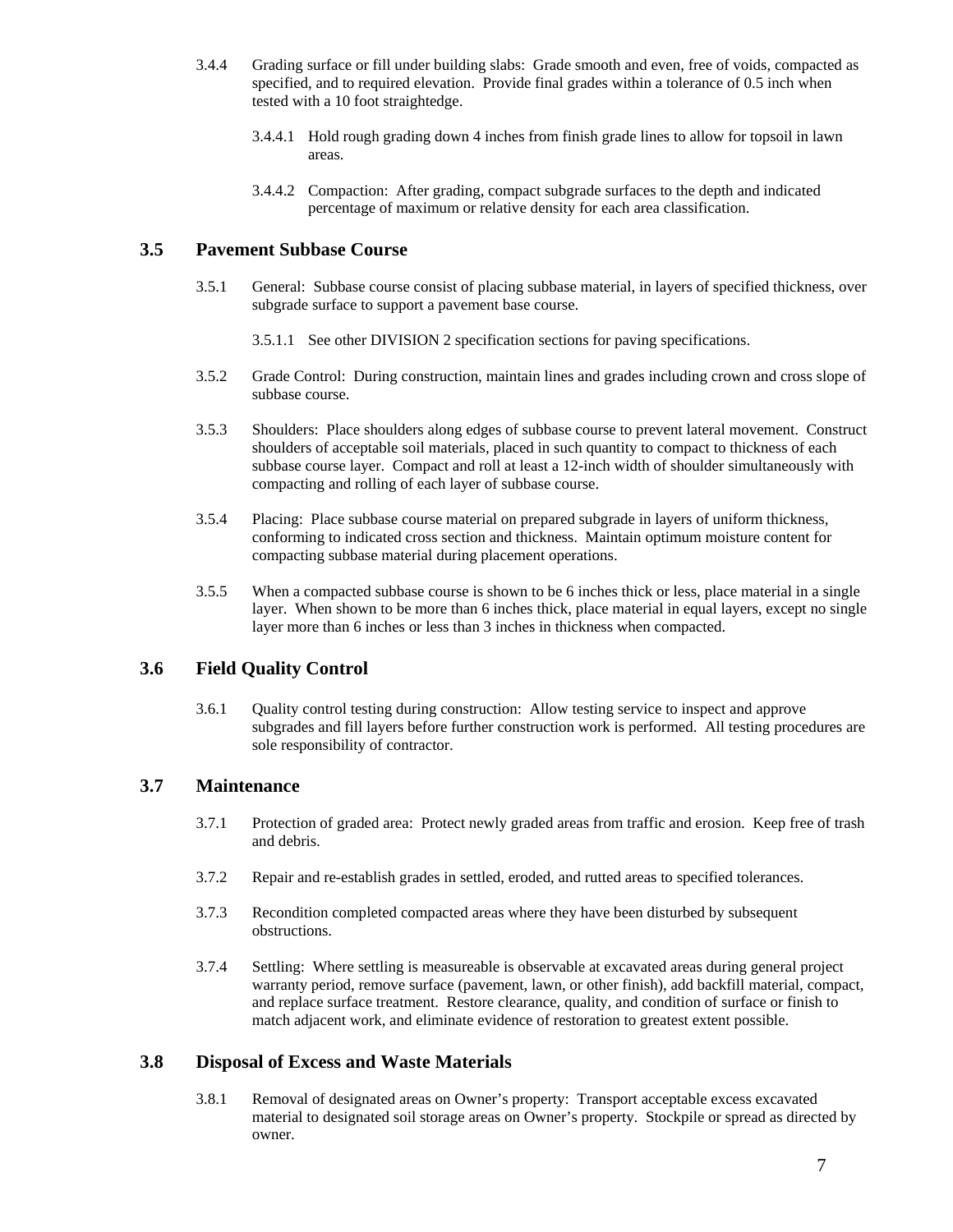3.8.2 Remove waste materials, including unacceptable excavated material, trash, and debris and waste materials and dispose of it off Owner's property in a legal manner.

#### **SECTION 02900 TURF AND GRASSES (Revised: March, 2009)**

## **1 GENERAL**

#### **1.1 Definitions**

- 1.1.1 Finish Grade: Elevation of finished surface of planting soil.
- 1.1.2 Manufactured Soil: Soil produced off-site by homogeneously blending mineral soils or sand with stabilized organic soil amendments to produce topsoil or planting soil.
- 1.1.3 Planting Soil: Native or imported topsoil, manufactured topsoil, or surface soil modified to become topsoil; mixed with soil amendments.
- 1.1.4 Subgrade: Surface or elevation of subsoil remaining after completing excavation or top surface of fill.
- 1.1.5 Subsoil: All soil beneath the topsoil layer of the soil profile, and typified by the lack of organic matter and soil organisms.

#### **1.2 Submittals**

- 1.2.1 Product Data: For each type of product indicated.
- 1.2.2 Certification of Grass Seed: From seed vendor for each grass-seed monostand or mixture stating the bottom of botanical and common name and percentage by weight of each species and variety, and percentage or purity, germination, and weed seed. Include the year of production and date of packaging.
- 1.2.3 Qualification Data: For qualified landscape installer.
- 1.2.4 Planting Schedule: Indicating anticipated planting dates for each type of planting.
- 1.2.5 Maintenance Instructions: Recommended procedures to be established by owner for maintenance of lawns during calendar year. Submit before expiration of required initial maintenance periods.

#### **1.3 Quality Assurance**

- 1.3.1 Installer Qualifications: A qualified landscaper installer whose work has resulted in successful lawn establishment.
	- a. Installers Field Supervision: Require installer to maintain an experienced full-time supervisor on project site when planting is in progress.
	- b. Maintenance Proximity: Not more than two hours' normal travel time from Installer's place of business to project site.
- 1.3.2 Soil-Testing Laboratory Qualifications: An independent laboratory, recognized by the State Department of Agriculture, with the experience and capability to conduct the testing indicated and that specializes in type of tests to be performed.
- 1.3.3 Topsoil Analysis: Furnish soil analysis by a qualified soil-testing laboratory stating percentages of organic matter; gradation of sand, silt, and clay content; cation exchange capacity; sodium absorption ratio; deleterious material; pH; and mineral and plant-nutrient content of topsoil.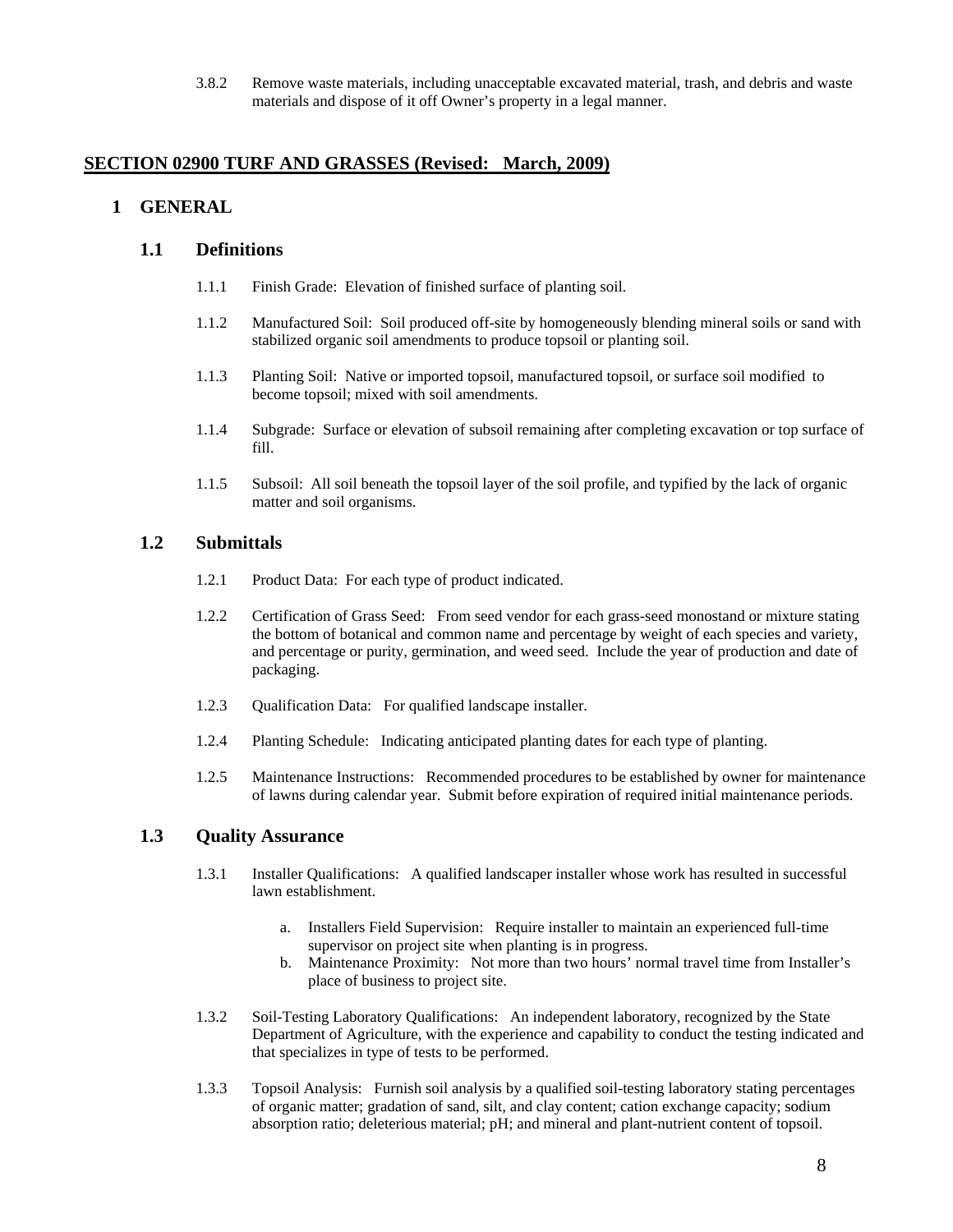a. Report suitability of topsoil for lawn growth. State recommended quantities of nitrogen, phosphorus and potash nutrients and soil amendments to be added to produce satisfactory topsoil.

#### **1.4 Delivery, Storage, and Handling**

1.4.1 Seed: Deliver seed in original sealed, labeled, and undamaged containers.

## **1.5 Project Conditions**

- 1.5.1 Planting Restrictions: Plant during one of the following periods. Coordinate planting periods with initial maintenance periods to provide required maintenance from date of Substantial Completion.
	- a. Spring Planting: April 1 to May 20.
	- b. Fall Planting: August 15 to October 1.
- 1.5.2 Weather Limitations: Proceed with planting only when existing and forecasted weather conditions permit.

## **1.6 Maintenance Service**

- 1.6.1 Initial Lawn Maintenance Service: Provide full maintenance by skilled employees of landscape Installer. Maintain as required in part 3. Begin maintenance immediately after each area is planted and continue until acceptable lawn is established, but for not less than the following periods:
	- a. Seeded Lawns: 60 days from date of Substantial Completion (When initial maintenance period has not elapsed before end of planting season, or lawn is not fully established, continue maintenance during next planting season.)

#### **2 PRODUCTS**

#### **2.1 Seed**

- 2.1.1 Grass Seed: Fresh, clean, dry, new-crop seed complying with AOSA's "Journal of Seed Technology: Rules for Testing Seeds" for purity and germination tolerances.
- 2.1.2 Seed Species: State-certified seed of grass species, as follows:
	- a. Sun and Partial Shade-Irrigated Areas: Proportioned by weight as follows:
		- A. 1/6 Eclipse Kentucky Bluegrass
		- B. 1/6 Challenger Kentucky Bluegrass
		- C. 1/6 merit Kentucky Bluegrass
		- D. 1/6 Citation II Perennial Rye Grass
		- E. 1/6 Palmer Perennial Rye Grass
		- F. 1/6 Saturn Perennial Rye Grass
	- b. Sun and Partial to Full Shade-Nonirrigated areas: Percentage as follows:
		- A. 0.8% 3rd Millenium Tall Fescue
		- B.  $0.8\%$   $2^{nd}$  Millenium Tall Fescue
		- C. 0.8% Focus Tall Fescue
		- D. 0.1% Bluegrass 85/80
		- E. 0.1% Perennial Ryegrass VNS
		- F. Purity- 97.67 Crop- 0.24 Inert- 2.09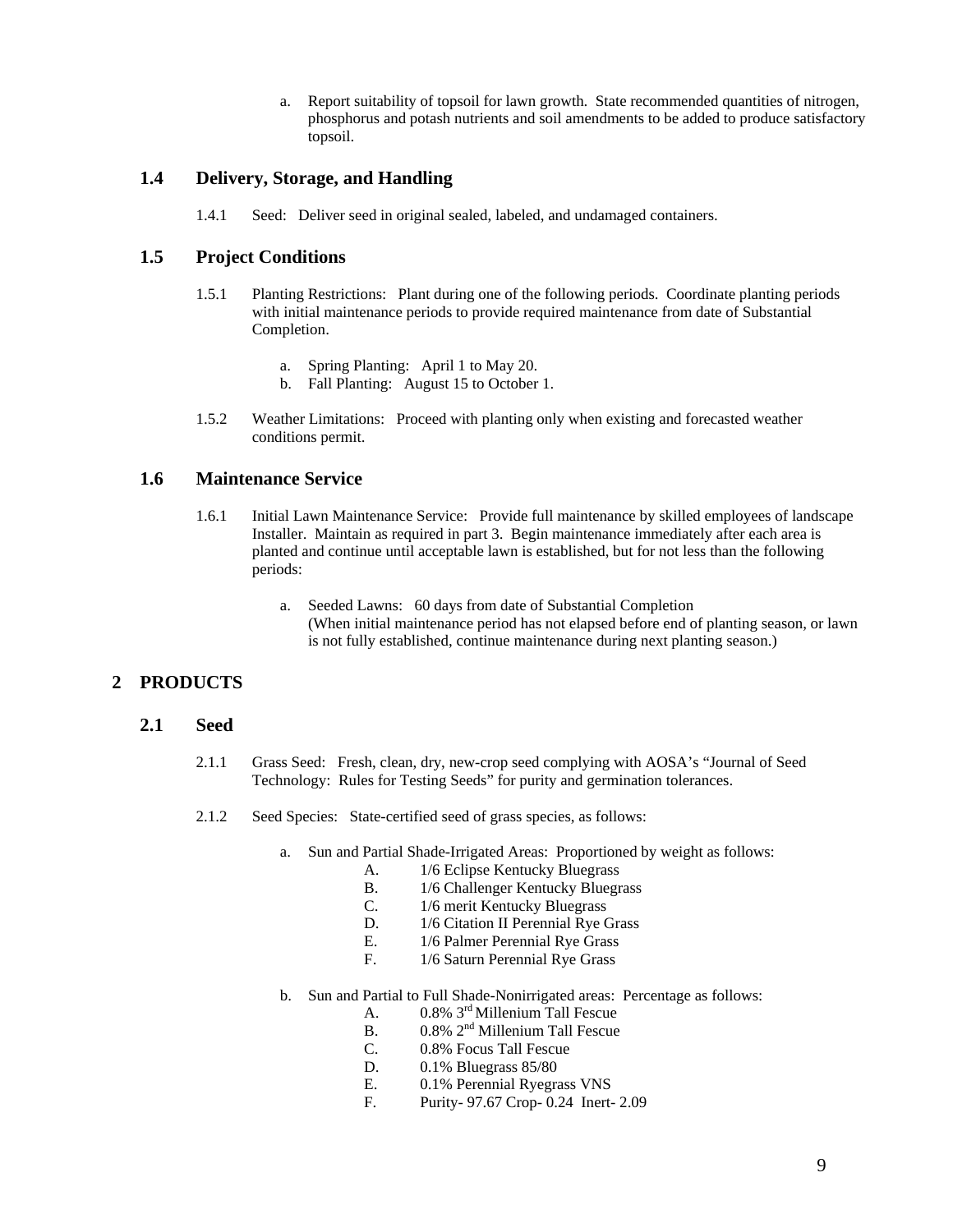# **2.2 Topsoil**

- 2.2.1 Topsoil: ASTM D 5268, pH range of 5.5 to 7, a minimum of 6 percent organic material content; free stones 1 inch or larger in any dimension and other extraneous materials harmful to plant growth.
	- a. Supplement with imported or manufactured topsoil from off-site sources when quantities are insufficient. Obtain topsoil displaced from naturally well drained construction of mining sites where topsoil occurs at least 4 inches deep; do not obtain from agricultural land, bogs, or marshes.

# **2.3 Fertilizer**

- 2.3.1 Commercial Fertilizer: Commercial-grade complete fertilizer of neutral character, consisting of fast- and slow- release nitrogen, 50 percent derived from natural organic sources of urea formaldehyde, phosphorous, and potassium in the following composition.
	- a. Composition: 18-24-12

## **2.4 Mulches**

- 2.4.1 Straw Mulch: Provide air-dry, clean, mildew- and seed-free, salt, hay, or treshed straw of wheat, rye, oats or barley.
- 2.4.2 Fiber Mulch: Biodegradable, dyed-wood, cellulose-fiber mulch; free of plant-growth or germination inhibitors; with a maximum moisture content of 15 percent and a pH range of 4.5 to 6.5.

## **2.5 Erosion-Control Materials**

2.5.1 Erosion-Control Fiber Mesh: Biodegradable burlap or spun-coir mesh, a minimum of 0.92 lb/sq. yd., with 50 to 65 percent open area. Include manufacturers recommended steel wire staples, 6 inches long.

# **3 EXECUTION**

#### **3.1 Examination**

- 3.1.1 Examine areas to receive lawns and grass for compliance with requirements and other conditions affecting performance.
- 3.1.2 Proceed with installation only after unsatisfactory conditions have been corrected.

#### **3.2 Preparation**

- 3.2.1 Protect structures, utilities, sidewalks, pavements, and other facilities, trees, shrubs, and plantings from damage caused by planting operations.
	- a. Protect adjacent and adjoining areas from hydro seeding and hydro mulching overspray.
	- b. Protect grade stakes set buy others until directed to remove them.
- 3.2.2 Provide erosion-control measures to prevent erosion or displacement of soils and discharge of soilbearing water runoff or airborne dust to adjacent properties and walkways.

#### **3.3 Lawn Preparation**

3.3.1 Limit lawn subgrade to areas to be planted.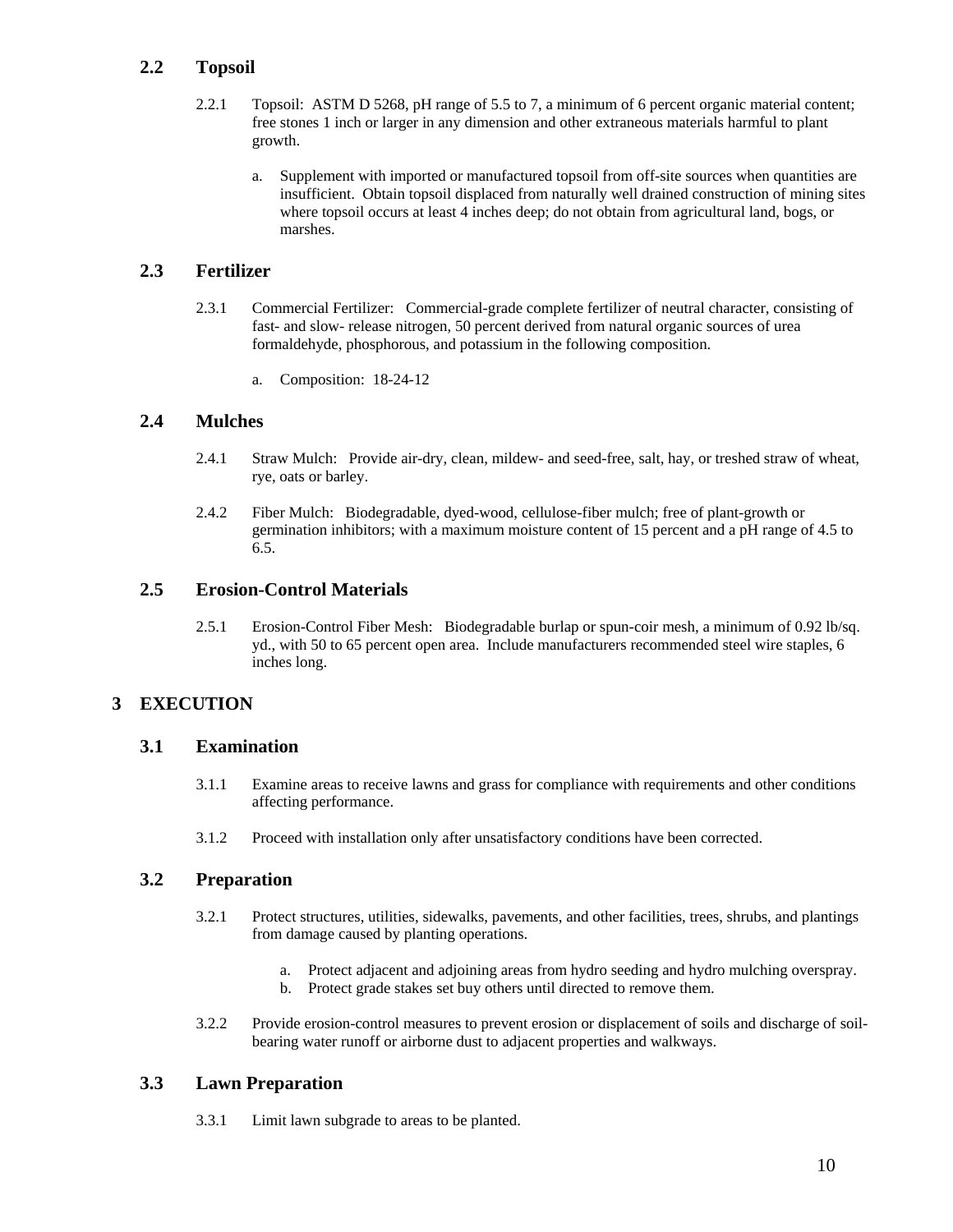- 3.3.2 Newly Graded Subgrades: Loosen subgrade to a minimum depth of 6 inches. Remove stones larger than 1 inch in any dimension and sticks, roots, rubbish, and other extraneous matter and legally dispose of them off Owner's property.
	- a. Spread topsoil to a depth of 6 inches to meet finish grades, after light rolling and natural settlement. Do not spread if topsoil or subgrade is frozen, muddy, or excessively wet.
	- b. Rake topsoil before seeding operations to remove all rocks over  $\frac{1}{2}$  inch in diameter.
	- c. All lawn areas abutting curbs shall be properly compacted and prepared to prevent settlement of lawns behind curbs.
- 3.3.3 Finish Grading: Grade planting areas to a smooth, uniform surface plane with loose, uniformly fine textures. Grade to within plus or minus ½ inch of finish elevation. Roll and rake, remove ridges, and fill depressions to meet finish grades. Limit finish grading to areas that can be planted in the immediate future.
- 3.3.4 Moisten prepared lawn areas before planting if soil is dry. Water thoroughly and allow surface to dry before planting. Do not create muddy soil.
- 3.3.5 Before planting, restore areas if eroded or otherwise disturbed after finish grading.

#### **3.4 Preparation For Erosion-Control Materials**

- 3.4.1 Prepare area as specified in "Lawn Preparation" Article.
- 3.4.2 For erosion-control mats, install planting mix into two lifts, with second lift equal to thickness of erosion-control mats. Install erosion-control mat and fasten as recommended by manufacturer.
- 3.4.3 For erosion-control blanket or mesh, install from top slope, working downward, and as recommended by material manufacturer for site conditions. Fasten as recommended by material manufacturer.
- 3.4.4 Moisten prepared area before planting if surface is dry. Water thoroughly and allow surface to dry before planting. Do not create muddy soil.

## **3.5 Seeding**

- 3.5.1 Sow seed with spreader or seeding machine. Do not broadcast or drop seed when wind velocity exceeds 5 mph. Evenly distribute seed by sowing equal quantities in two directions at right angles to each other.
	- a. Do not use wet seed or seed that is moldy or otherwise damaged.
	- b. Do not seed against existing trees. Limit extent of seed to outside edge of planting saucer.

### **3.6 Newly Seeded Lawn**

- 3.6.1 Sow seed at a total rate of 6 1bs. per 1,000 square feet for new lawns and existing lawn rate of 9 1bs per 1,000 square feet.
- 3.6.2 Rake seed lightly into top 1/8 inch of soil, roll lightly, and water with fine spray.
- 3.6.3 Protect seeded areas with slopes not exceeding 1:4 by spreading straw mulch. Spread uniformly to an approximate thickness of two straws to form a continuous blanket over seeded areas. Spread by hand, blower, or other suitable equipment.
- 3.6.4 Protect seeded areas from hot, dry weather or drying winds by applying topsoil within 24 hours after completing seeding operations. Soak areas, scatter mulch uniformly to a depth of 3/16 inch and roll surface smooth.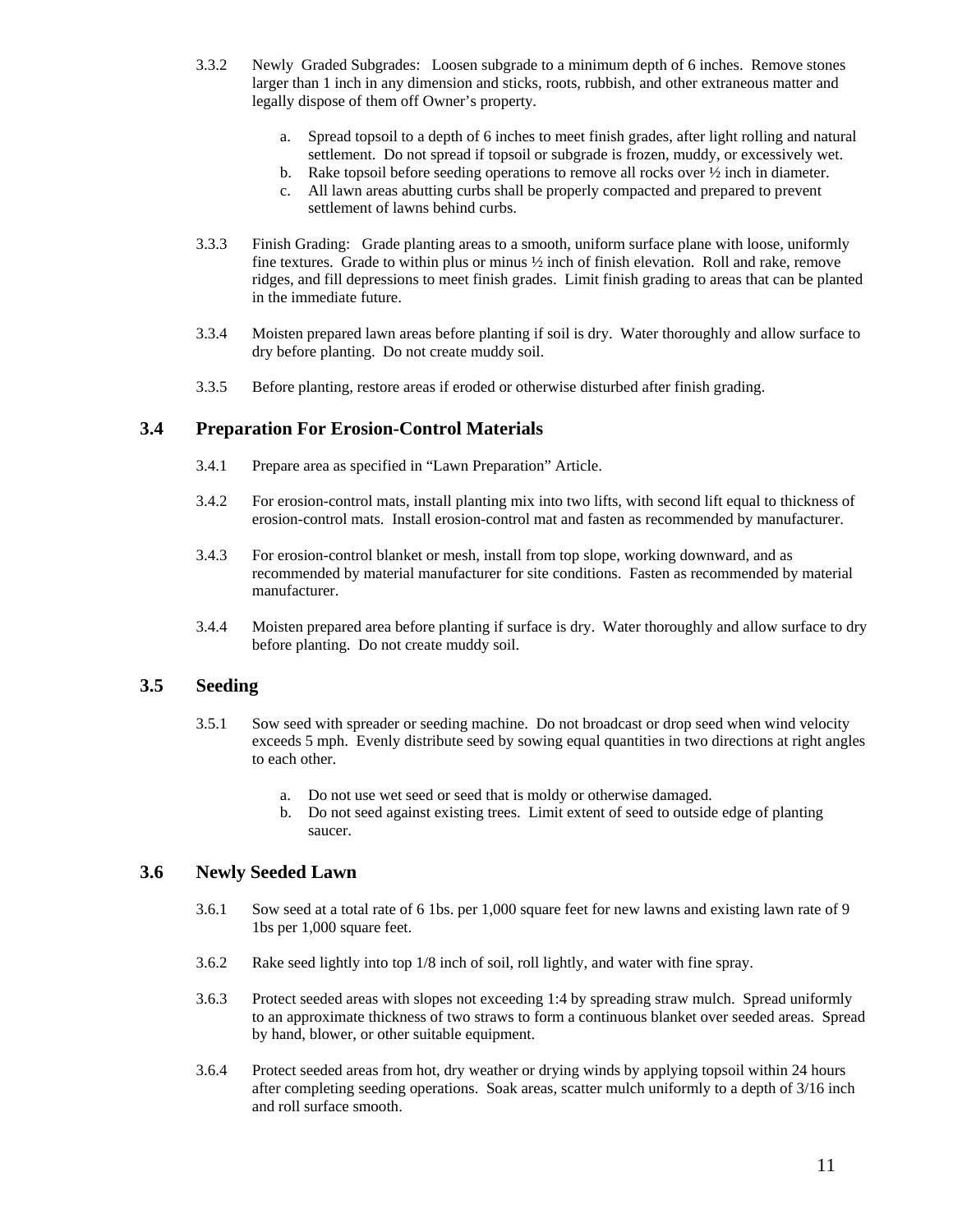# **3.7 Hydro Seeding**

- 3.7.1 Hydro seeding: Mix specified seed, fertilizer and fiber mulch in water using equipment specifically designed for hydro seed application. Continue mixing until uniform to a depth of 3/16 inch, and roll surface smooth.
	- a. Mix slurry with nonasphaltic tackifier.
	- b. Apply slurry uniformly to all areas to be seeded in a one-step process.

# **3.8 Lawn Maintenance**

- 3.8.1 Maintain and establish lawn by watering, fertilizing, weeding, mowing, trimming, replanting, and other operations. Roll, regrade, and replant bare or eroded areas and remulch to produce a uniformly smooth lawn. Provide materials and installation the same as those used in the original installation.
	- a. In areas where mulch has been disturbed by wind or maintenance operations, add new mulch and anchor as required to prevent displacement.
- 3.8.2 Watering: provide and maintain temporary piping, hoses, and lawn-watering equipment to convey water from sources and to keep lawn uniformly moist to a depth of 4 inches.
	- a. Schedule watering to prevent wilting, puddling, erosion, and displacement of seed or mulch. Lay out temporary watering system to avoid walking over muddy or newly planted areas.
	- b. Water lawn with fine spray at a minimum rate of 1 inch per week unless rainfall precipitation is adequate.
- 3.8.3 Mow lawn as soon as top of growth is tall enough to cut. Repeat mowing to maintain specified height without cutting more than 1/3 of grass height. Remove no more than 1/3 of grass leaf growth in initial or subsequent mowings. Do not delay mowing until grass blades bend over and become matted. Do not mow when grass is wet. Schedule initial and subsequent mowings to maintain the following grass heights:
	- a. Mow grass to a height of 2 to 3 inches.

#### **3.9 Satisfactory Lawns**

- 3.9.1 Lawn installations shall meet the following criteria as determined by Architect:
	- a. Satisfactory Seeded Lawn: At end of maintenance period, a healthy, uniform, close stand of grass has been established, free of weeds and surface irregularities, with coverage exceeding 90 percent over any 10 sq. ft. and bare sports not exceeding 5 by 5 inches.
- 3.9.2 Use specified materials to reestablish lawns that do not comply with requirements and continue maintenance until lawns are satisfactory.

#### **3.10 Cleanup and Protection**

- 3.10.1 Promptly remove soil and debris, created by lawn work, from paved areas. Clean wheels of vehicles before leaving site to avoid tracking soil onto roads, walks, or other paved areas.
- 3.10.2 Erect temporary fencing or barricades and warning signs as required, protecting newly planted areas from traffic. Maintain fencing and barricades throughout initial maintenance period and remove after lawn is established.
- 3.10.3 Remove nondegradable erosion-control measures after grass establishment period.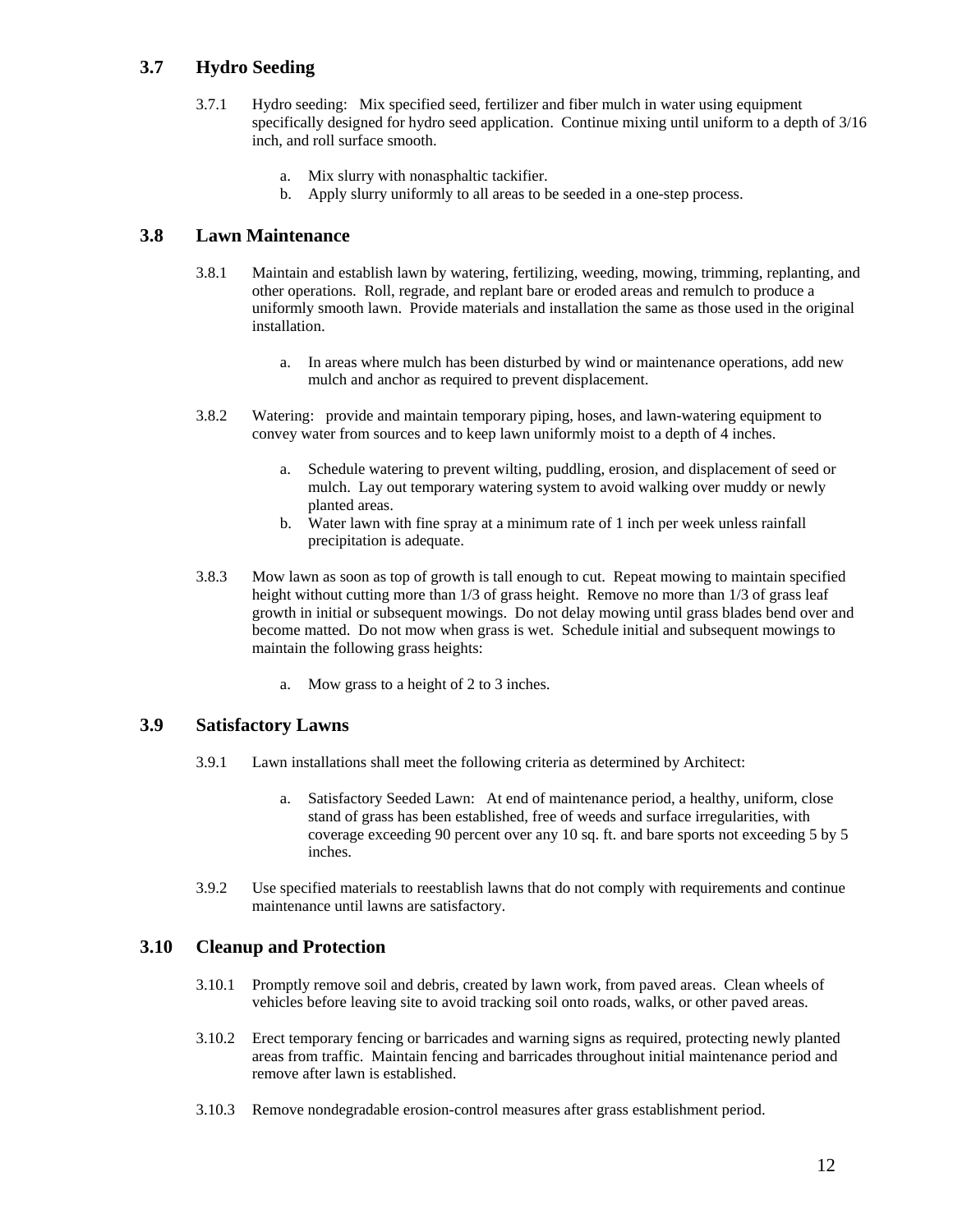#### **1 GENERAL**

#### **1.1 Definitions**

- 1.1.1 Backfill: The earth used to replace or the act of replacing earth in an excavation.
- 1.1.2 Balled and Burlapped Stock: Exterior plants dug with firm, natural balls of earth in which they are grown, with ball size not less than diameter and depth recommended by ANSI Z60.1 for type and size of tree or shrub required; wrapped, tied, rigidly, supported, and drum laced as recommended by ANSI Z60.1.
- 1.1.3 Balled and Potted Stock: Exterior plants dug with firm, natural balls of earth in which they are grown and placed, unbroken, in a container. Ball size is not less than diameter and depth recommended by ANSI Z60.1 for type and size of exterior plants required.
- 1.1.4 Bare-Root Stock: Exterior plants with a well-branched, fibrous-root system developed by transplanting or root pruning, with soil or growing medium removed, and with not less than minimum root spread according to ANSI Z60.1 for type and size of exterior plant required.
- 1.1.5 Clump: Where three or more young trees were planted in a group and have grown together as a single tree having three or more main stems or trunks.
- 1.1.6 Container-Grown Stock: Healthy, vigorous, well-rooted, exterior plants grown in a container with well-established root system reaching sides of container and maintaining a firm ball when removed from container. Container shall be rigid enough to hold ball shape and protect root mass during shipping and be sized according to ANSI Z60.1 for type and size of exterior plant required.
- 1.1.7 Fabric Bag-Grown Stock: Healthy, vigorous, well-rooted exterior plants established and grown in-ground in a porous fabric bag with well-established root system reaching sides of fabric bag. Fabric bag size is not less than diameter, depth, and volume required by ANSI Z60.1 for type and size of exterior plant.
- 1.1.8 Finish Grade: Elevation of finished surface of planting soil.
- 1.1.9 Manufactured Topsoil: Soil produced off-site by homogeneously blending mineral souls or sand with stabilized organic soil amendments to produce topsoil of planting soil.
- 1.1.10 Multi-Stem: Where three or more main stems arise from the ground from a single root crown or at a point right above the root crown.
- 1.1.11 Planting Soil: Native or imported topsoil, manufactured topsoil, or surface soil modified to become topsoil; mixed with soil amendments.
- 1.1.12 Subgrade: Surface or elevation of subsoil remaining after completing excavation, or top surface of a fill or backfill, before placing planting soil.
- 1.1.13 Subsoil: All soil beneath the topsoil layer of the soil profile, and typified by the lack of organic matter and soil organisms.

#### **1.2 Submittals**

- 1.2.1 Product Data: For each type of product indicated.
- 1.2.2 Samples for Verification: For each of the following: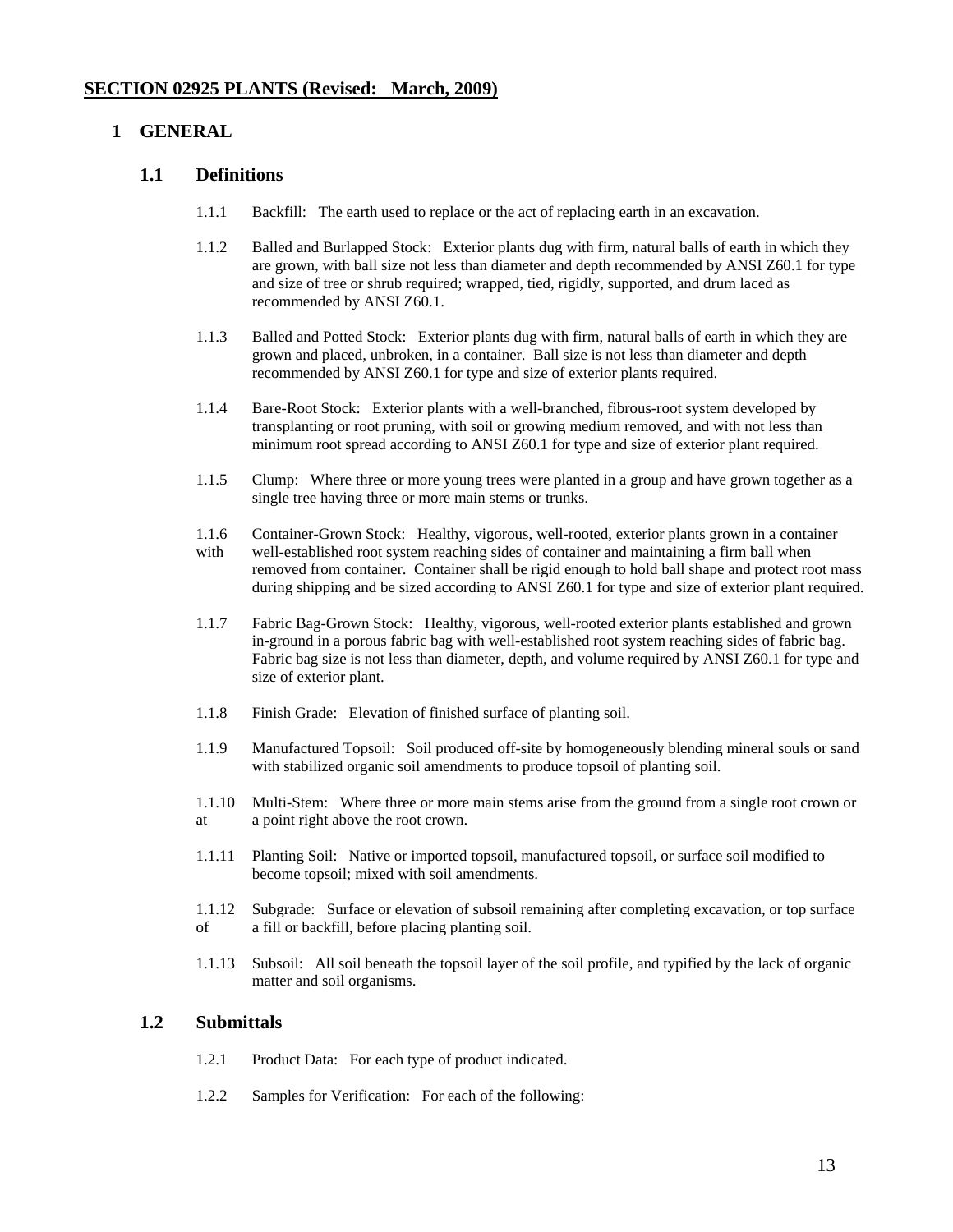- a. Edging materials and accessories, of manufacturer's standard size, to verify color selected.
- 1.2.3 Qualification Data: For qualified landscape installer.
- 1.2.4 Material Test Report: For imported topsoil.
- 1.2.5 Planting Schedule: Indicating planting dates for exterior plants.

1.2.6 Maintenance Instructions: Recommended procedures to be established by Owner for maintenance of exterior plants during a calendar year. Submit before expiration of required maintenance periods.

1.2.7 Warranty: Sample of special warranty.

## **1.3 Quality Assurance**

- 1.3.1 Installer Qualifications: A qualified landscape installer whose work has resulted in auccessful establishment of exterior plants.
	- a. Installer's Field Supervision: Require Installer to maintain an experienced full-time supervisor on Project site when planting is in progress.
- 1.3.2 Soil-Testing Laboratory Qualifications: An independent laboratory, recognized by the State Department of Agriculture, with the experience and capability to conduct the testing indicated and that specializes in types of tests to be performed.
- 1.3.3 Topsoil Analysis: Furnish soil analysis by a qualified soil-testing laboratory stating percentages of organic matter; gradation of sand, silt, and clay content; cation exchange capacity; sodium absorption ratio; deleterious material; pH; and mineral and plant-nutrient content of topsoil.
	- a. Report suitability of topsoil for plant growth. State-recommended quantities of nitrogen, phosphorous, and potash nutrients and soil amendments to be added to produce satisfactory topsoil.
- 1.3.4 Provide quality, size, genus, species, and variety of exterior plants indicated, complying with applicable requirements in ANSI Z60.1, "American Standard for Nursery Stock."
	- a. Selection of exterior plants purchased under allowances will be made by architect, who will tag plants at their place of growth before they are prepared for transplanting.
- 1.3.5 Tree and Shrub Measurements: Measure according to ANSI Z60.1 with branches and trunks or canes in their normal position. Do not prune to obtain required sizes. Take caliper measurements 6 inches above the ground for trees up to 4-inch caliper size, and 12 inches above the ground for larger sizes. Measure main body of tree or shrub for height and spread; do not measure branches or roots tip-to-tip.
- 1.3.6 Observation: Architect or Owner may observe trees and shrubs either at a place of growth or at site before planting for compliance with requirements for genus, species, variety, size and quality. Architect or Owner retains right to observe trees and shrubs further for size and condition of balls and root systems, insects, injuries, and latent defects and to reject unsatisfactory or defective material at any time during progress of work. Remove rejected trees or shrubs immediately from Project site.

# **1.4 Delivery, Storage, and Handling**

- 1.4.1 Deliver exterior plants freshly dug.
	- a. Immediately after digging up bare-root stock, pack root system in wet straw, hay, or other suitable material to keep root system moist until planting.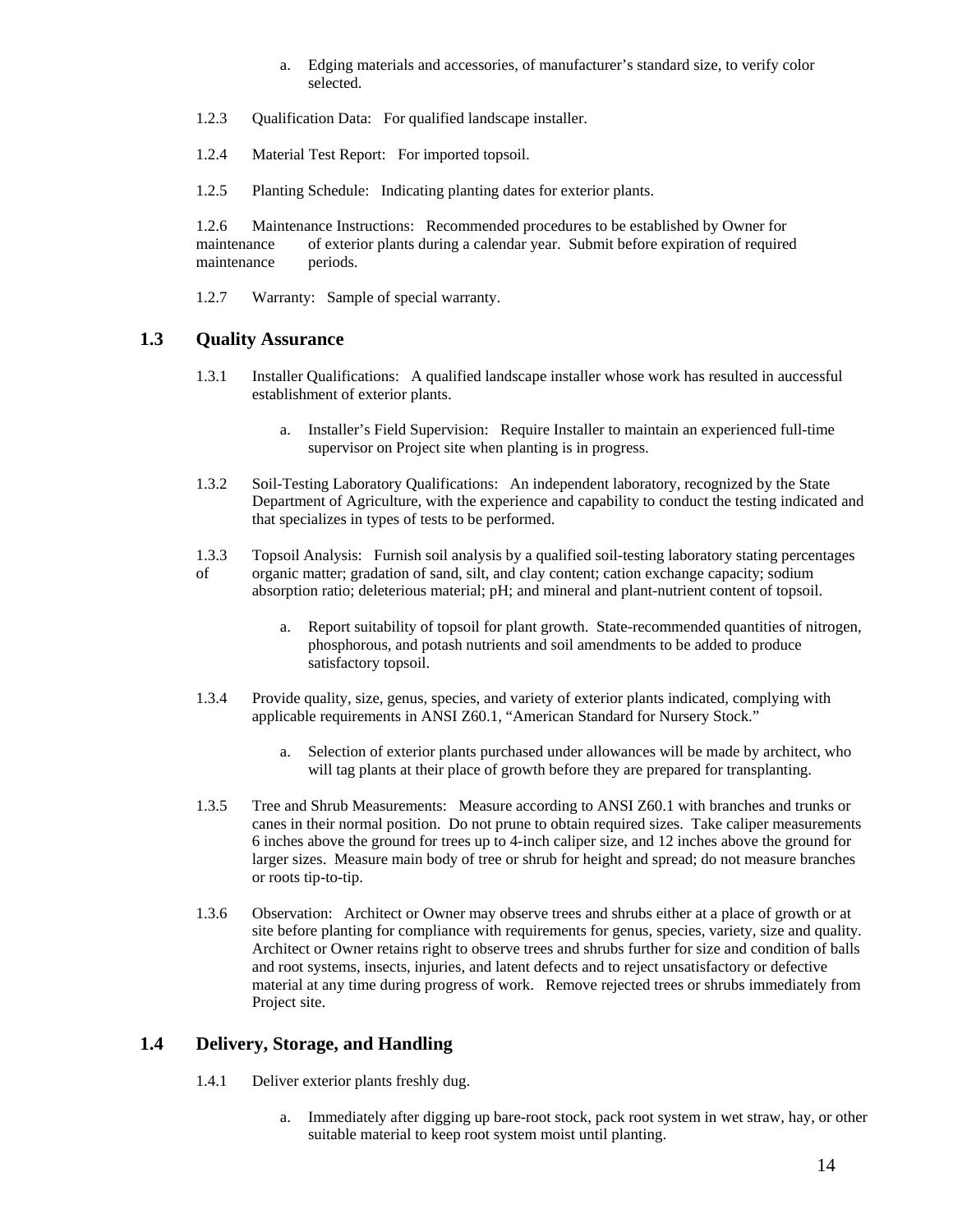- 1.4.2 Do not prune trees and shrubs before delivery except as approved by Architect or Owner. Protect bark, branches, and root systems from sun scald, drying, sweating, whipping, and other handling and tying damage. Do not bend or bind trees or shrubs in such a manner as to destroy their natural shape. Provide protective covering of exterior plants during delivery. Do not drop exterior plants during delivery and handling.
- 1.4.3 Handle planting stock by root balls.
- 1.4.4 Deliver exterior plants after preparations for planting have been completed and install immediately. If planting is delayed more than six hours after delivery, set exterior plants and trees in shade, protect from weather and mechanical damage, and keep roots moist.

## **1.5 Project Conditions**

- 1.5.1 Planting Restrictions: Plant during one of the following periods. Coordinate planting periods with maintenance periods to provide required maintenance from date of Substantial Completion.
	- a. Spring Planting: March 15 to June 15.
	- b. Fall Planting: September 15 to November 15.
- 1.5.2 Weather Limitations: Proceed with planting only when existing and forecasted weather conditions permit planting to be performed according to manufacturer's written instructions and warranty requirements.
- 1.5.3 Coordination with Lawns: Plant trees and shrubs after finish grades are established and before planting lawns unless otherwise acceptable to Architect or Owner.
	- a. When planting trees and shrubs after lawns, protect lawn areas and promptly repair damage caused by planting operations.

#### **1.6 Warranty**

- 1.6.1 **S**pecial Warranty: Installers standard form in which Installer agrees to repair or replace plantings and accessories that fail in materials, workmanship, or growth within specified warranty period.
	- a. Failures include, but are not limited to, the following:
		- Death and Unsatisfactory growth, except for defects resulting from lack of adequate maintenance, neglect, abuse by Owner, or incidents that are beyond Contractor's control.
		- Structural failures including plantings falling or blowing over.
		- Deterioration of metals, metal finishes, and other materials beyond normal weathering.
	- b. Warranty Periods from Date of Substantial Completion:
		- Trees and Shrubs: One year.
		- Ground Cover and Plants: One year.
	- c. Include the following remedial actions as a minimum:
		- Remove dead exterior plants immediately. Replace immediately unless required to plant in the succeeding planting season.
		- Replace exterior plants that are more than 25 percent dead or in an unhealthy condition at end of warranty period.
		- A limit of one replacement of each exterior plant will be required except for losses or replacements due to failure to comply with requirements.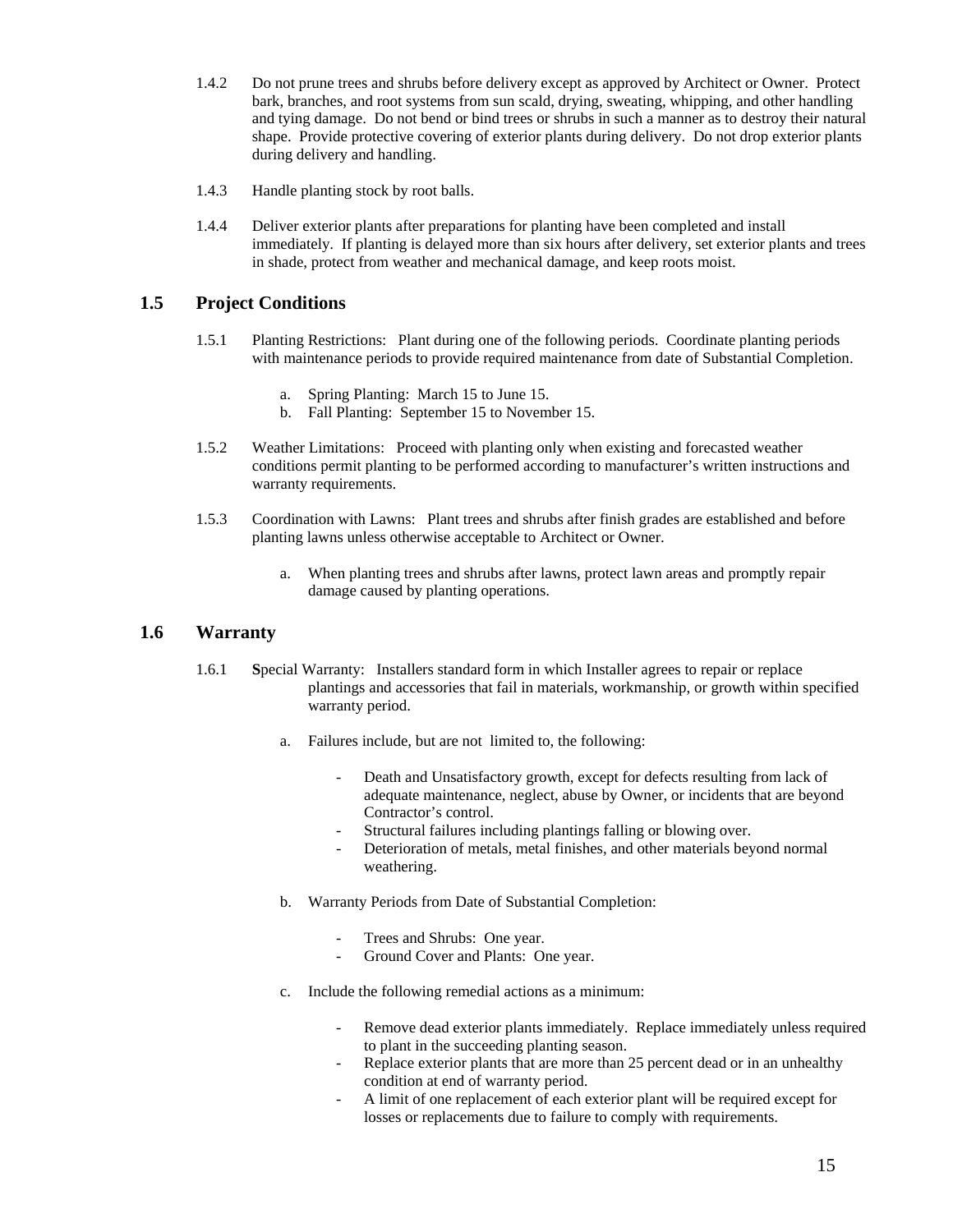Provide extended warranty for replaced plant materials; warranty period equal to original warranty period.

## **1.7 Maintenance Service**

- 1.7.1 Initial Maintenance Service for Trees and Shrubs: Provide full maintenance by skilled employees of landscape Installer. Maintain as required in Section 02925 Part 3 Execution for Trees and Shrubs ; begin maintenance immediately after each area is planted and continue until plantings are acceptably healthy and well established, but for not less than maintenance period below.
	- a. Maintenance Period: 60 days from date of Substantial Completion
- 1.7.2 Initial Maintenance Service for Ground Cover and Plants: Provide full maintenance by skilled employees of landscape Installer. Maintain as required in Section 02925 Part 3 Execution for Ground Cover; begin maintenance immediately after each area is planted and continue until plantings are acceptably healthy and well established, but for not less than maintenance period below.
	- a. Maintenance Period: 60 days from date of Substantial Completion
- 1.7.3 Owner Representative and Installer Representative inspect site monthly. Monitor health and landscape traits.

# **2 PRODUCTS**

## **2.1 Tree and Shrub Material**

- 2.1.1 General**:** Furnish nursery-grown trees and shrubs complying with ANSI Z60.1, with healthy root systems developed by transplanting or root pruning. Provide well-shaped, fully branched, healthy, vigorous stock, free of disease, insects, eggs, larvae, and defects such as knots, sun scald, injuries, abrasions, and disfigurement.
- 2.1.2 Provide trees and shrubs of sizes, grades, and ball or container sizes complying with ANSI Z60.1 for types and form of trees and shrubs required. Trees and shrubs of a larger size may be used if acceptable to Architect, with a proportionate increase in size of roots or balls.
- 2.1.3 Root-Ball Depth: Furnish trees and shrubs with root balls measured from top of root ball, which shall begin at root flare according to ANSI Z60.1. Root flare shall be visible before planting.
- 2.1.4 Label at least one tree and one shrub of each variety and one shrub of each variety and caliper with a securely attached, waterproof tag bearing legible designation of botanical and common name.
- 2.1.5 If formal arrangements or consecutive order of trees or shrubs is shown, select stock for uniform height and spread, and number label to assure symmetry in planting.

## **2.2 Shade and Flowering Trees**

- 2.2.1 Shade trees: Single-stem trees with straight trunk, well-balanced crown, and intact leader, of height and caliper indicated, complying with ANSI Z60.1 for type of trees required.
	- a. Provide balled and burlapped trees.
	- b. Branching height: One-half of tree height.
- 2.2.2 Small Upright Trees: Branched or pruned naturally according to species and type, with relationship of caliper, height, and branching according to ANSI Z60.1; stem form as follows:
	- a. Stem Form: Single Trunk
	- b. Provide balled and burlapped trees.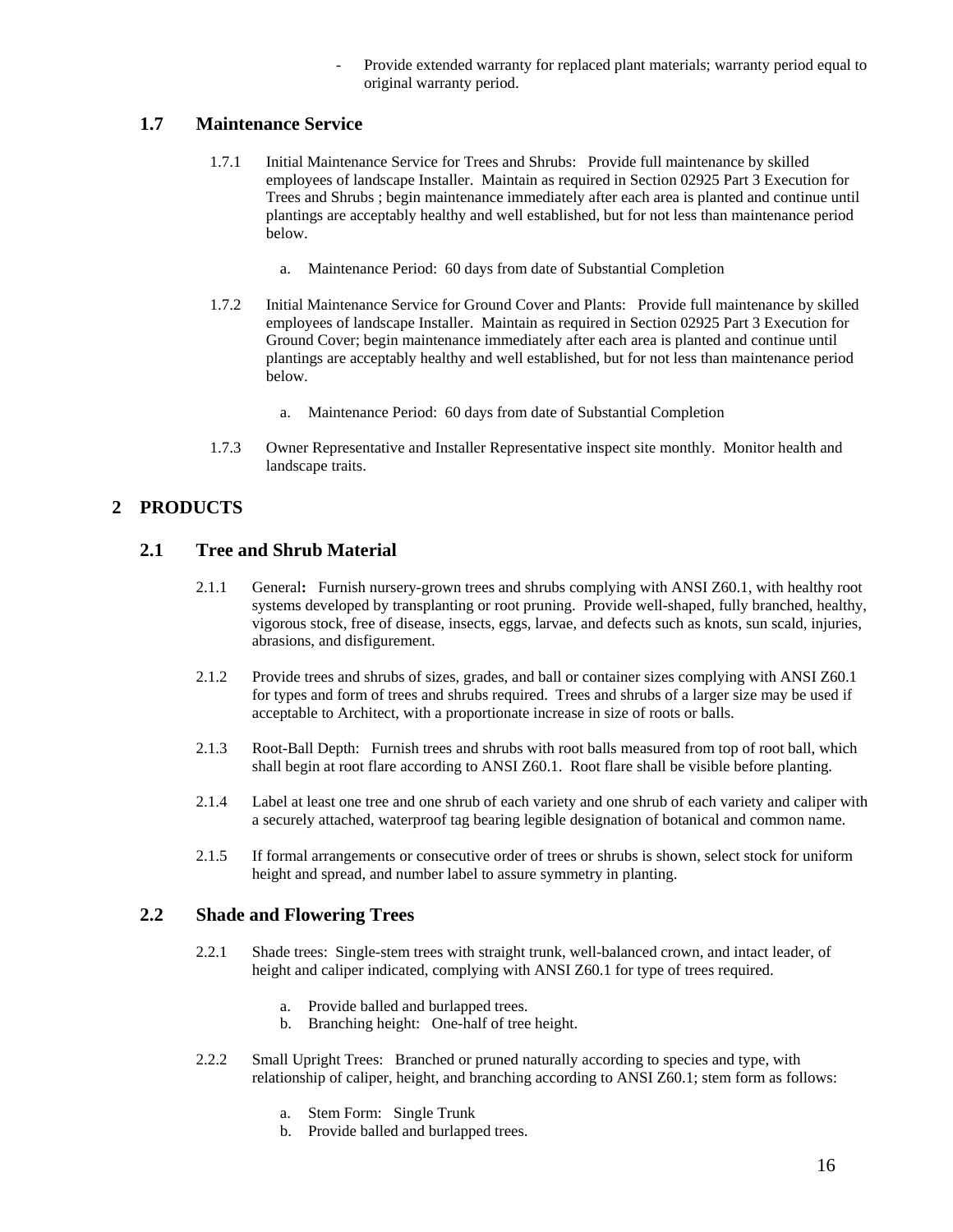## **2.3 Deciduous Shrubs**

- 2.3.1 Form and Size: Shrubs with not less than the minimum number of canes required by and measured according to ANSI Z60.1 for type, shape, and height of shrub.
	- a. Shrub sizes indicated are sizes after pruning.
	- b. Provide balled and burlapped shrubs.

#### **2.4 Coniferous Evergreens**

- 2.4.1 Form and Size: Normal-quality, well-balanced, coniferous evergreens, of type, height, spread, and shape required, complying with ANSI Z60.1.
	- a. Provide balled and burlapped trees.

#### **2.5 Broadleaf Evergreens**

2.5.1 Form and Size: Normal-quality, well-balanced, broadleaf evergreens, of type, height, spread, and shape required by ANSI Z60.1.

#### **2.6 Ground Cover Plants**

2.6.1 Ground Cover: Provide ground cover of species indicated, established and well rooted in pots or similar containers, and complying with ANSI Z60.1.

#### **2.7 Topsoil**

- 2.7.1 Topsoil: ASTM D 5260, pH range of 5.5 to 7, a minimum of 6 percent organic material content; free of stones 1 inch or larger in any dimension and other extraneous materials harmful to plant growth.
	- a. Topsoil Source: Reuse surface soil stockpiled on-site. Verify suitability of stockpiled surface soil to produce topsoil. Clean surface soil of roots, plants, sod, stones, clay, lumps, and other extraneous harmful obstructions to plant growth.
		- Supplement with imported or manufactured topsoil from off-site sources when quantities are insufficient. Obtain topsoil displaced from naturally well-drained construction or mining sites where topsoil occurs at least 4 inches deep; do not obtain from agricultural land, bogs or marshes.

## **2.8 Fertilizer**

- 2.8.1 Commercial Fertilizer: Commercial-grade complete fertilizer of neutral character, consisting of fast- and slow-release nitrogen, 50 percent derived from natural organic sources of urea formaldehyde, phosphorous, and potassium in the following composition:
	- a. Composition: 18-24-12

#### **2.9 Mulches**

2.9.1 Organic Mulch: Free from deleterious materials and suitable as a top dressing of trees and shrubs, consisting of one of the following:

a. Type: Shredded Hardwood.

#### **2.10 Weed-Control Barriers**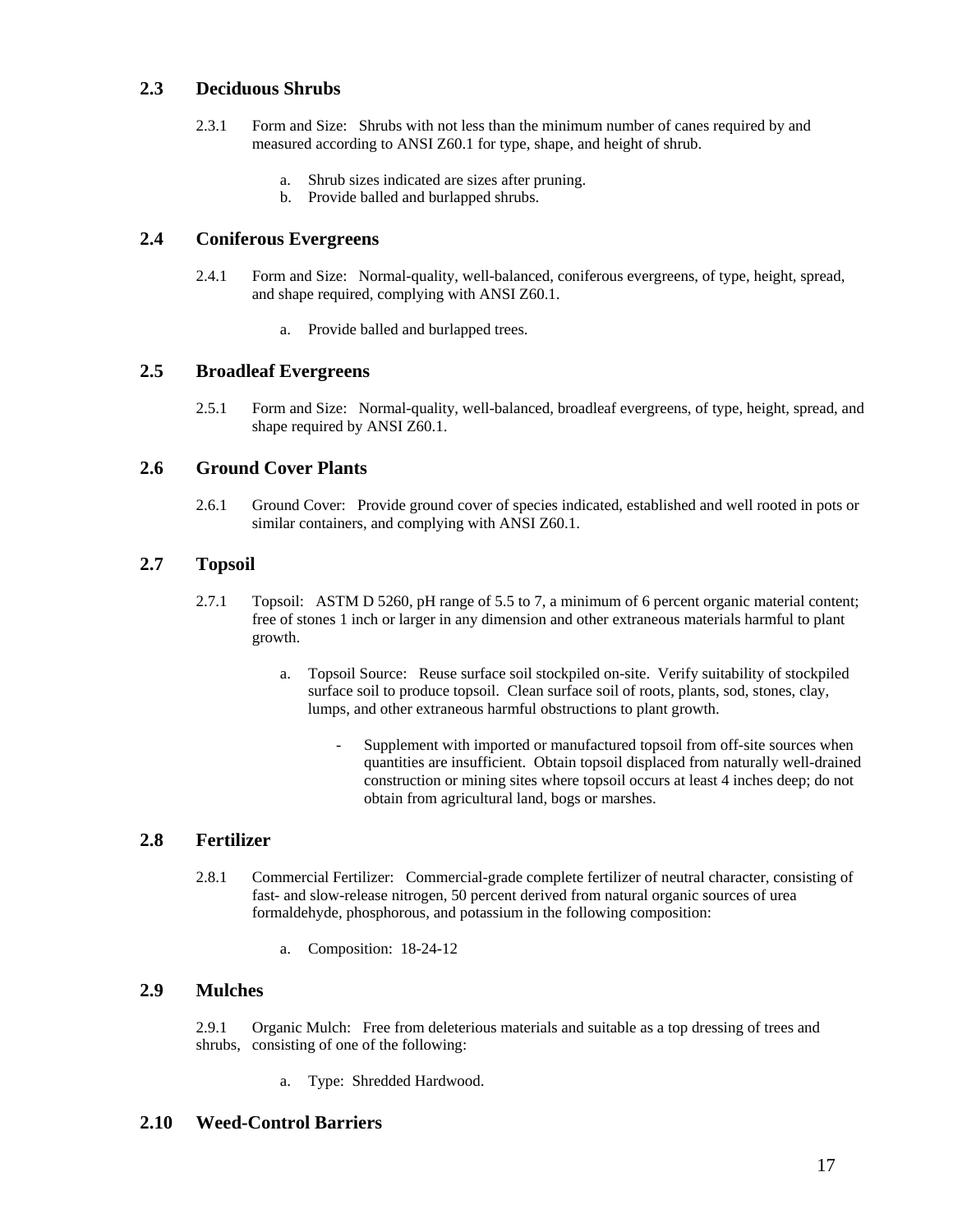2.10.1 Nonwoven Fabric: Polypropylene or polyester fabric, 3 oz. / sq. yd. minimum.

# **2.11 Tree Stabilization Materials**

- 2.11.1 Stakes and Guys:
	- a. Upright and Guy Stakes: Rough-sawn, sound, new hardwood, redwood, or pressurepreservative-treated softwood, free of knots, holes, cross grain, and other defects, 2-by-2 inch nominal by length indicated, pointed at one end.
	- b. Flexible Ties: Wide rubber or elastic bands or straps of length required to reach stakes or turnbuckles.
	- c. Guys and Tie Wires: ASTM A 641/A 641M, Class 1, galvanized-steel wire, 2-strand, twisted, 0.106 inch in diameter.

# **2.12 Landscape Edging**

- 2.12.1 Steel Edging: Standard commercial-steel edging, rolled edge, fabricated in sections of standard lengths, with loops stamped from or welded to face of sections to receive stakes.
	- a. Border Concepts, Inc.
	- b. Collier Metal Specialties, Inc.
	- c. Russell, J.D. Company (The)
	- d. Sure-Loc Edging Corporation
- 2.12.2 Edging Size: 3/16 inch wide by 4 inches deep.
- 2.12.3 Stakes: Tappered steel, a minimum of 12 inches long.
- 2.12.4 Accessories: Standard tapered ends, corners, and splicers.
- 2.12.5 Finish: Standard Point.
- 2.12.6 Paint Color: Black.

#### **2.13 Miscellaneous Products**

- 2.13.1 Antidesiccant: Water-insoluble emulsion, permeable moisture retarder, film forming, for trees and shrubs. Deliver in original, sealed, and fully labeled containers and mix according to manufacturer's written instructions.
- 2.13.2 Trunk-Wrap Tape: Two layers of crinkled paper cemented together with bituminous material, 4 inch-wide minimum, with stretch factor of 33 percent.
- 2.13.3 Planter Filter Fabric: Woven or nonwoven geotextile manufactured for separation applications and made of polyolefin, or polyester fibers or combinations of them.

# **3 EXECUTION**

## **3.1 Examination**

- 3.1.1 Examine areas to receive exterior plants for compliance with requirements and conditions affecting installation and performance.
- 3.1.2 Proceed with installation only after unsatisfactory conditions have been corrected.

#### **3.2 Preparation**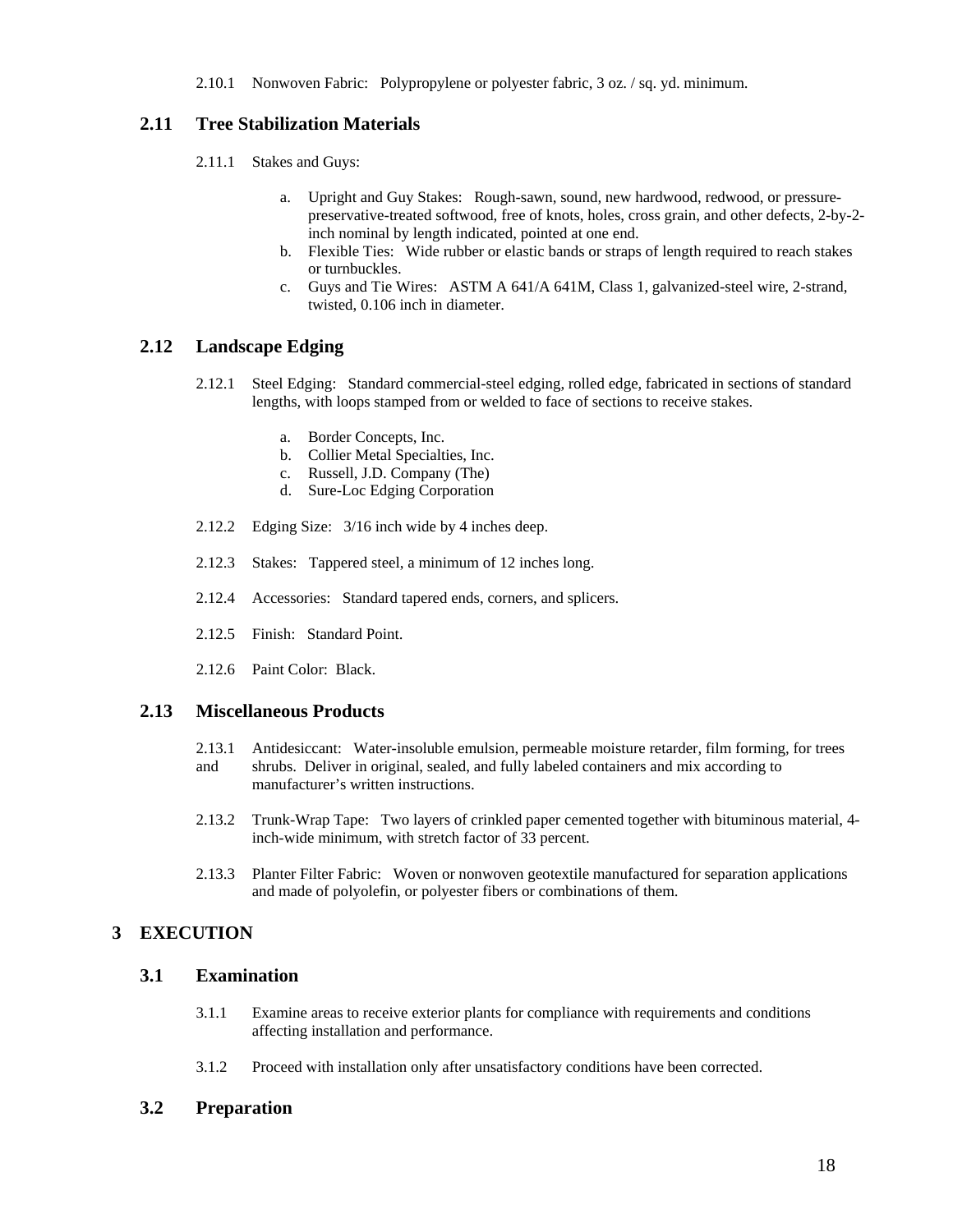- 3.2.1 Protect structures, utilities, sidewalks, pavements, and other facilities, and lawns and existing exterior plants from damage caused by planting operations.
- 3.2.2 Provide erosion-control measures to prevent erosion or displacement of soils and discharge of soilbearing water runoff airborne dust to adjacent properties and walkways.
- 3.2.3 Lay out exterior plants at locations directed by Architect. Stake locations of individual trees and shrubs and outline areas for multiple plantings.
- 3.2.4 Trunk wrapping: Inspect tree trunks for injury, improper pruning, and insect infestation; take corrective measures required before wrapping. Wrap trees of 2-inch caliper and larger with trunkwrap tape. Start at base of trunk and spiral cover trunk to height of first branches. Overlap wrap, exposing half the width, and securely attach without causing girdling.
- 3.2.5 Apply antidesiccant to trees and shrubs using power spray to provide an adequate film over trunks (before wrapping), branches, stems, twigs, and foliage to protect during digging, handling, and transportation.
	- a. If deciduous trees or shrubs are moved in full leaf, spray with antidesiccant at nursery before moving and again two weeks after planting.
- 3.2.6 Wrap trees and shrubs with burlap fabric over trunks, branches, stems, twigs, and foliage to protect from wind and other damage during digging, handling, and transportation.

#### **3.3 Planting Bed Establishment**

- 3.3.1 Loosen subgrade of planting beds to a minimum depth of 12 inches. Remove stones larger than 1 inch in any dimension and sticks, roots, rubbish, and other extraneous matter and legally dispose of them off Owner's property.
	- a. Apply superphosphate fertilizer directly to subgrade before loosening.
	- b. Spread planting soil mix to a depth of 12 inches but not less than required to meet finish grades after natural settlement. Do not spread if planting soil or subgrade is frozen, muddy, or excessively dry.
- 3.3.2 Finish Grading: grade planting beds to a smooth, uniform surface plane with loose, uniformly fine texture. Roll and rake, remove ridges, and fill depressions to meet finish grades.
- 3.3.3 Before planting, restore planting beds if eroded or otherwise disturbed after finish grading.

#### **3.4 Excavation For Trees and Shrubs**

- 3.4.1 Pits and Trenches: Excavate circular pits with sides sloped inward. Trim base leaving center area raised slightly to support root ball and assist in drainage. Do not further disturb base. Scarify sides of plant pit smeared or smoothed during excavation.
	- a. SEE DIG PERMIT/EXCAVATION LOCATED IN BACK
	- b. Excavate approximately three times as wide as ball diameter for balled and burlapped stock.
	- c. Excavate at least 12 inches wider than root spread and deep enough to accommodate vertical roots for bare-root stock.
	- d. If drain tile is shown or required under planted areas, excavate to top of porous backfill over tile.
- 3.4.2 Subsoil removed from excavations may be used as backfill.
- 3.4.3 Obstructions: Notify Architect if unexpected rock or obstructions detrimental to trees or shrubs are encountered in excavations.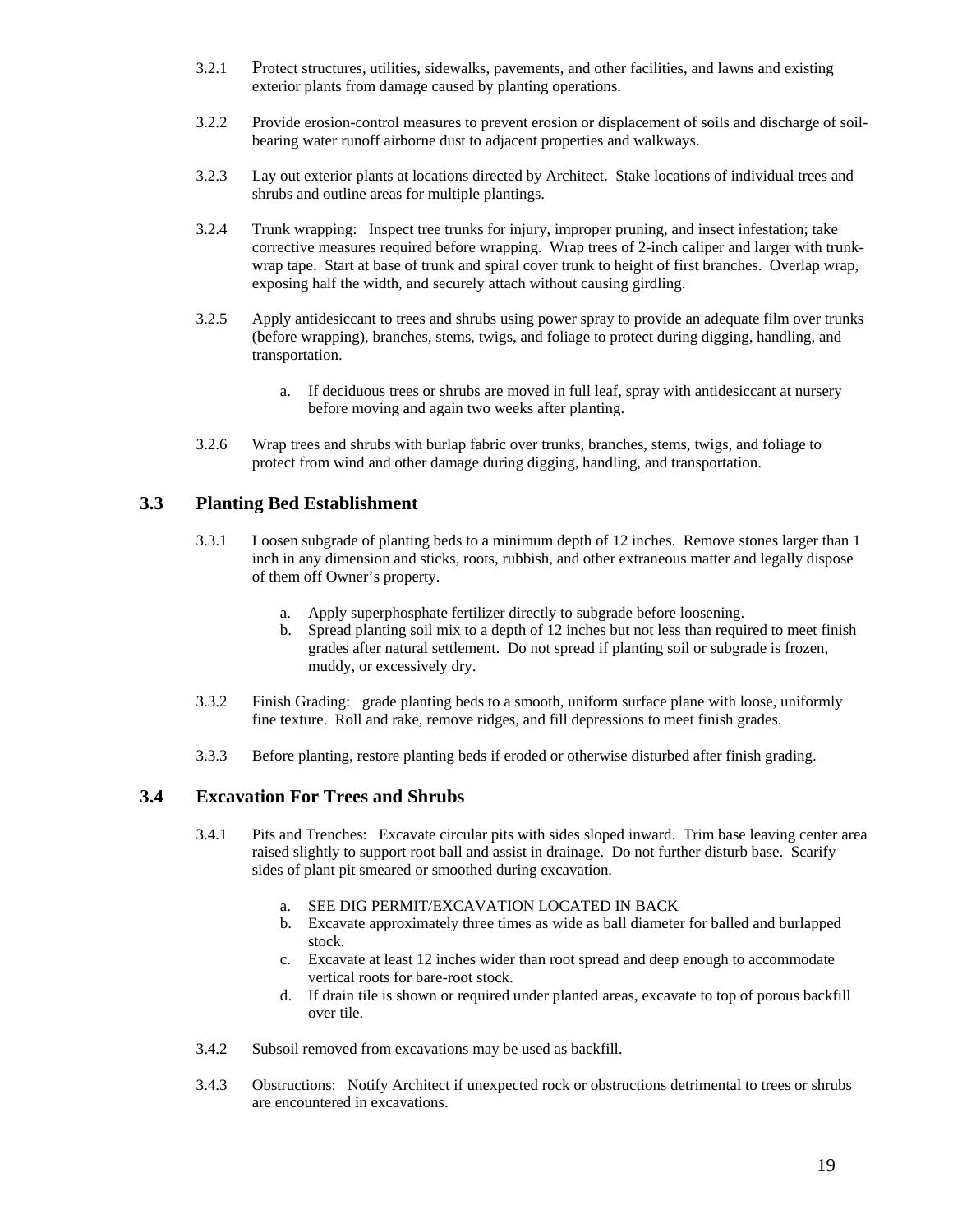- a. Hardpan layer: Drill 6-inch diameter holes, 24 inches apart, into free-draining strata or to a depth of 10 feet, whichever is less, and backfill with free draining material.
- 3.4.4 Drainage: Notify Architect if subsoil conditions evidence unexpected water seepage or retention in tree or shrub pits.
- 3.4.5 Fill excavations with water and allow to percolate away before positioning trees and shrubs.

# **3.5 Tree and Shrub Planting**

- 3.5.1 Before planting, verify that root flare is visible at top of root ball according to ANSI Z60.1.
- 3.5.2 Set balled and burlapped stock plumb and in center of pit or trench with top of root ball 1 inch above adjacent finish grades.
	- a. Remove burlap and wire baskets from tops of root balls and partially from sides, but do not remove from under root balls. Remove pallets, if any, before setting. Do not use planting stock if root ball is cracked or broken before or during planting operation.
	- b. Place planting soil mix around root ball in layers, tamping to settle mix and eliminate voids and air pockets. When pit is approximately one-half backfilled, water thoroughly before placing remainder of backfill. Repeat watering until no more water is absorbed. Water again after placing and tamping final layer of planting soil mix.
- 3.5.3 Set container-grown stock plumb and in center of pit or trench with top of root ball 1 inch above adjacent finish grades.
	- a. Carefully remove root ball from container without damaging root ball or plant.
	- b. Place planting soil mix around root ball in layers, tamping to settle mix and eliminate voids and air pockets. When pit is approximately one-half backfilled, water thoroughly before placing remainder of backfill. Repeat watering until no more water is absorbed. Water again after placing and tamping final layer of planting soil mix.
- 3.5.4 Set and support bare-root stock center of pit or trench with trunk flare 1 inch above adjacent finish grade. Spread roots without tangling or turning toward surface, and carefully work backfill around roots by hand. Puddle with water until backfill layers are completely saturated. Plumb before backfilling, and maintain plumb while working backfill around roots and placing layers above roots. Tamp final layer of backfill. Remove injured roots by cutting cleanly; do not break.
- 3.5.5 Organic Mulching: Apply 3-inch average thickness of organic mulch extending 12 inches beyond edge of planting pit or trench. Do not place mulch within 3 inches of trunks or stems.
- 3.5.6 Trunk Wrapping: Inspect tree trunks improper pruning, and insect infestation; take corrective measures required before wrapping. Wrap trees of 2-inch caliper and larger with trunk-wrap tape. Start at base of trunk and spiral cover trunk to height of first branches. Overlap wrap, exposing half the width, and securely attach without causing girdling.

# **3.6 Tree and Shrub Pruning**

- 3.6.1 Remove only dead, dying, or broken branches. Do not prune for shape.
- 3.6.2 Prune, thin, and shape trees and shrubs according to standard horticultural practice. Prune trees to retain required height and spread. Unless otherwise indicated by Architect, do not cut tree leaders; remove only injured or dead branches from flowering trees. Prune shrubs to retain natural character.

# **3.7 Tree Stabilization**

3.7.1 Guying and Staking: Guy and stake trees exceeding 14 feet in height and more than 3 inches in caliper unless otherwise indicated. Securely attach no fewer than 3 guys to stakes 30 inches long, driven to grade.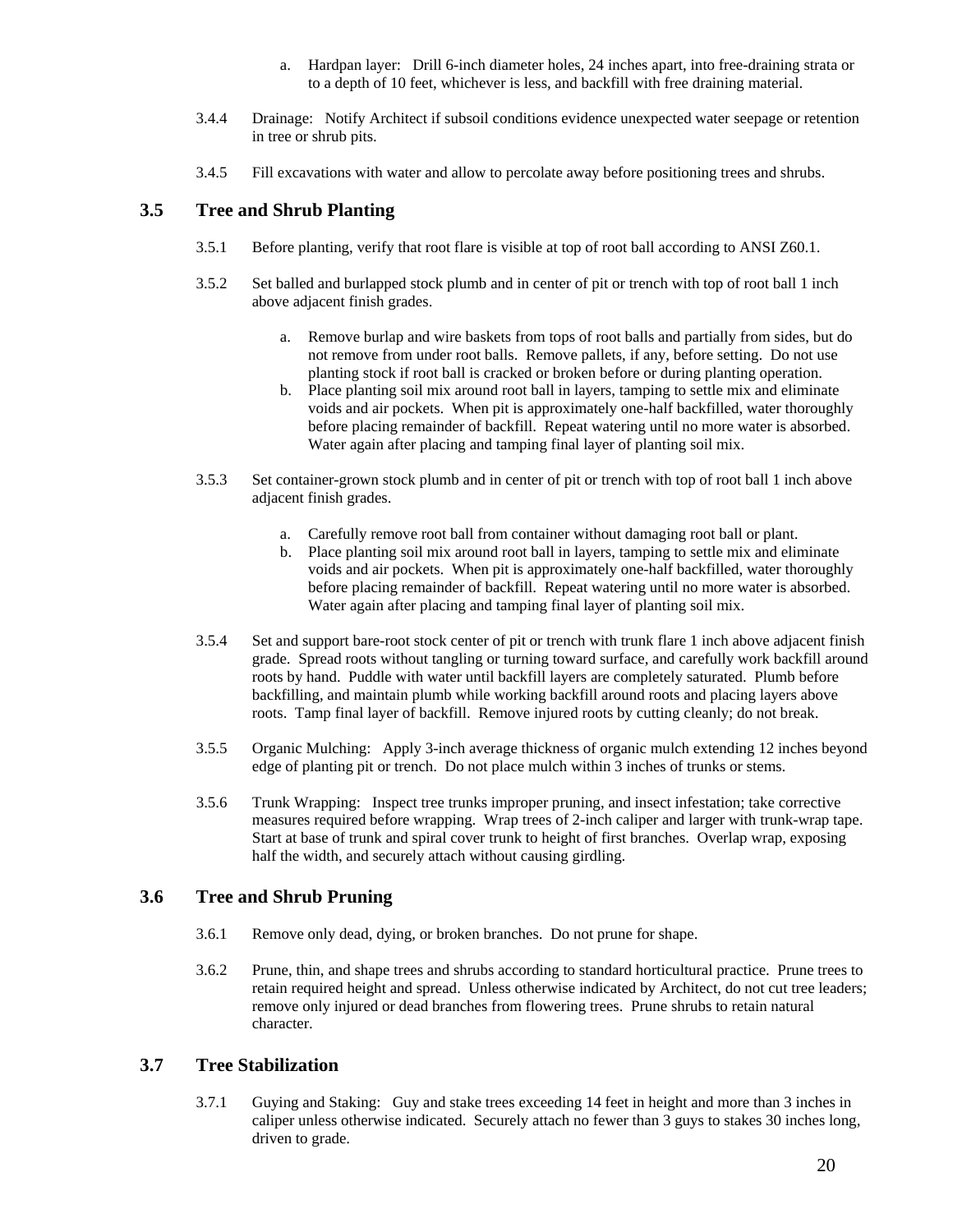- a. For trees more than 6 inches in caliper, anchor guys to pressure-preservative-treated deadmen 8 inches in diameter and 48 inches long buried at least 36 inches below grade. Provide turnbuckle for each guy wire and tighten securely.
- b. Support trees with bands for flexible ties at contact points with tree trunk and reaching to turnbuckle. Allow enough slack to avoid rigid restraint of tree.
- c. Support trees with strands of cable or multiple strands of tie wire encased in hose sections at contact points with tree trunk and reaching to turnbuckle. Allow enough slack to avoid rigid restraint of tree.
- d. Attach flags to each guy wire, 30 inches above finish grade.

#### **3.8 Ground Cover and Plant Planting**

- 3.8.1 Set out and space ground cover and plants as indicated.
- 3.8.2 Dig holes large enough to allow spreading of roots and backfill with planting soil.
- 3.8.3 Work soils around roots to eliminate air pockets and leave a slight saucer indentation around plants to hold water.
- 3.8.4 Water thoroughly after planting, taking care not to cover plant crowns with wet soil.
- 3.8.5 Protect plants from hot sun and wind; remove protection if plants show evidence of recovery from transplanting.

## **3.9 Planting Bed Mulching**

- 3.9.1 Install weed-control barriers before mulching according to manufacturer's written instructions. Completely cover area to be mulched, overlapping edges a minimum of 6 inches.
	- a. Material and Steam Treatment: Nonwoven fabric with seams pinned.
- 3.9.2 Mulch backfilled surfaces of planting beds and other areas indicated. Provide mulch ring around trees in lawn areas.
	- a. Organic Mulch: Apply 3-inch average thickness of organic mulch, and finish level with adjacent finish grades. Do not place mulch against plant stems.

#### **3.10 Edging Installation**

3.10.1 Steel Edging: Install steel edging where indicated according to manufacturer's written instructions. Anchor with steel stakes spaced approximately 30 inches apart, driven below top elevation of edging.

#### **3.11 Plant Maintenance**

- 3.11.1 Tree and Shrub Maintenance: Maintain plantings by pruning, cultivating, watering, weeding, fertilizing, restoring plant saucers, adjusting and repairing stakes and guy supports, and resetting to proper grades or vertical position, as required to establish healthy, viable plantings. Spray or treat as required to keep trees and shrubs free of insects and disease. Restore or replace damaged tree wrappings.
- 3.11.2 Ground Cover and Plant Maintenance: Maintain and establish plantings by watering, weeding, fertilizing, mulching, and other operations as required to establish healthy, viable plantings.

#### **3.12 Cleanup and Protection**

3.12.1 During planting, keep adjacent paving and construction clean and work area in orderly condition.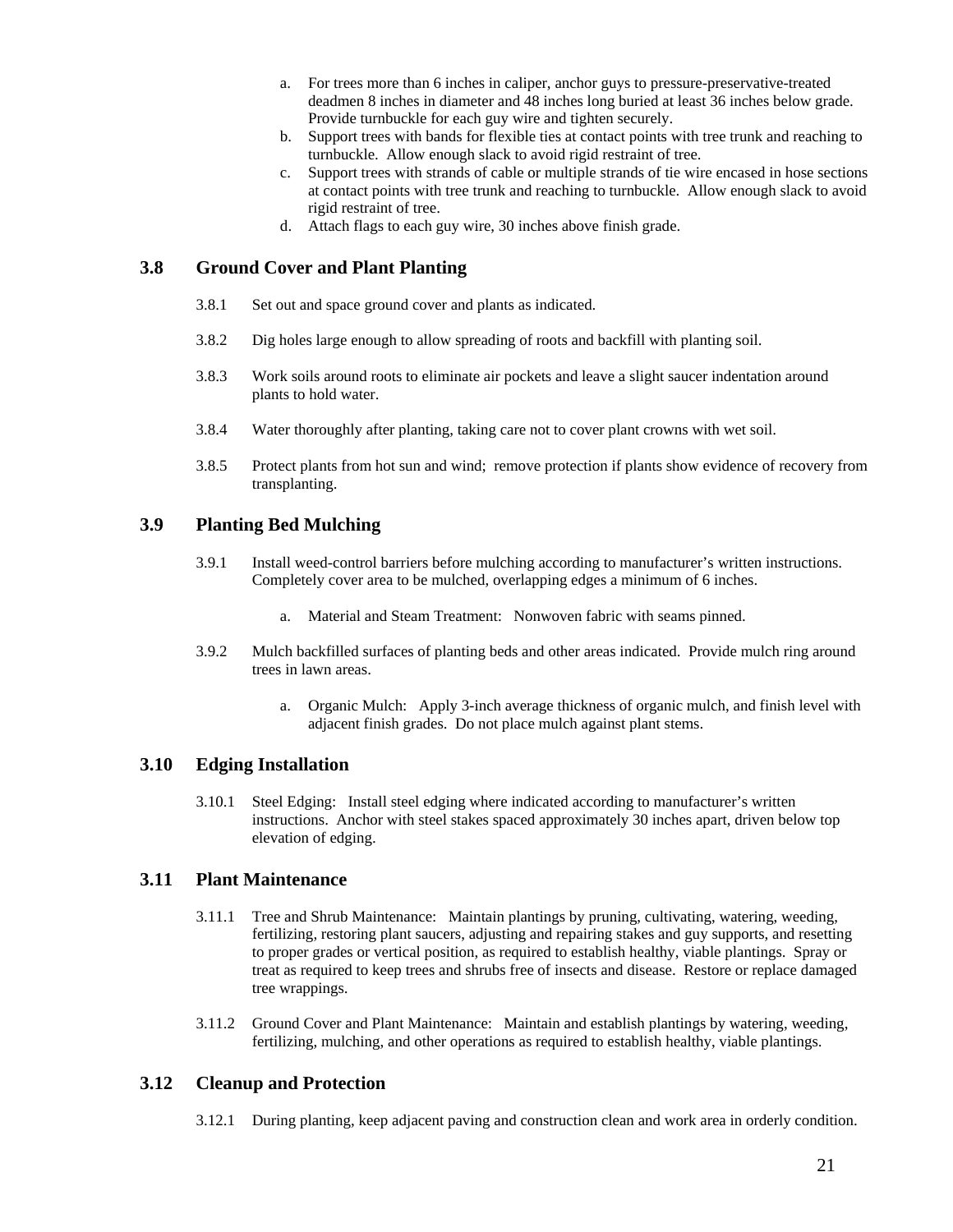3.12.2 Protect exterior plants from damage due to landscape operations, operations by other contractors and trades, and others. Maintain protection during installation and maintenance periods. Treat, repair, or replace damaged plantings.

# **3.13 Disposal**

3.13.1 Disposal: Remove surplus soil and waste material, including excess subsoil, unsuitable soil, trash, and debris, and legally dispose of them off Owner's property.

# **SECTION 02950 LAWN IRRIGATION SYSTEM (Revised: March, 2009)**

# **1 GENERAL**

# **2 PRODUCTS**

- 2.1 **Materials:** The materials chosen for the design of the sprinkler system have been specifically referred to by the manufacturer so as to enable the University to establish the level of quality and performance required by the system design. Equipment by other manufacturers may be used only if approved by the Director of the Grounds Maintenance Department.
- **2.2 Copper Pipe and Fittings**: All copper pipe and fittings used shall meet all local plumbing codes.
- **2.3 Polyethylene Pipe:** Secondary lines -- All polyethylene pipe specified on the plan shall be NSF approved and shall have a working pressure of 100 psi. All polyethylene pipe shall be continuously and permanently marked with the manufacturer's name, material, size, and schedule.
- **2.4 PVC Pipe Main Line**: All PVC pipe specified on the plan shall be high impact, poly-vinyl chloride (PVC) pipe, having a working pressure of 100 psi or Schedule 40. All pipes shall meet or exceed ASTM standard 1120 ASTM-1785. All PVC pipe shall be continuously and permanently marked with manufacturers name, material, size, schedule, and ASTM standard.
- **2.5 Polyethylene Pipe Fittings**: Plastic type insert fittings shall be used and double clamped with stainless steel clamps.
- **2.6 PVC Pipe Fittings**: PVC, Schedule 40 socket type or compression type fittings shall be used as specified on the plan.

# **2.7 Sprinkler Risers**

- 2.7.1 Sprinklers of poly PVC pipe shall be installed with one of the following types of risers:
	- a. 3 elbow swing joints made of Marlex 90 ells MPT x FPT connecting the side outlet of the pipe to the sprinkler.
	- b. Barbed fittings with Rainbird Funny Pipe or approved equal.
	- c. Schedule 80 PVC nipples.
- 2.7.2 Riser types to be used will be detailed on plan.
- 2.7.3 Teflon tape shall be used on all threaded connections.
- **2.8 Manual Valves**: All manual valves shall be brass.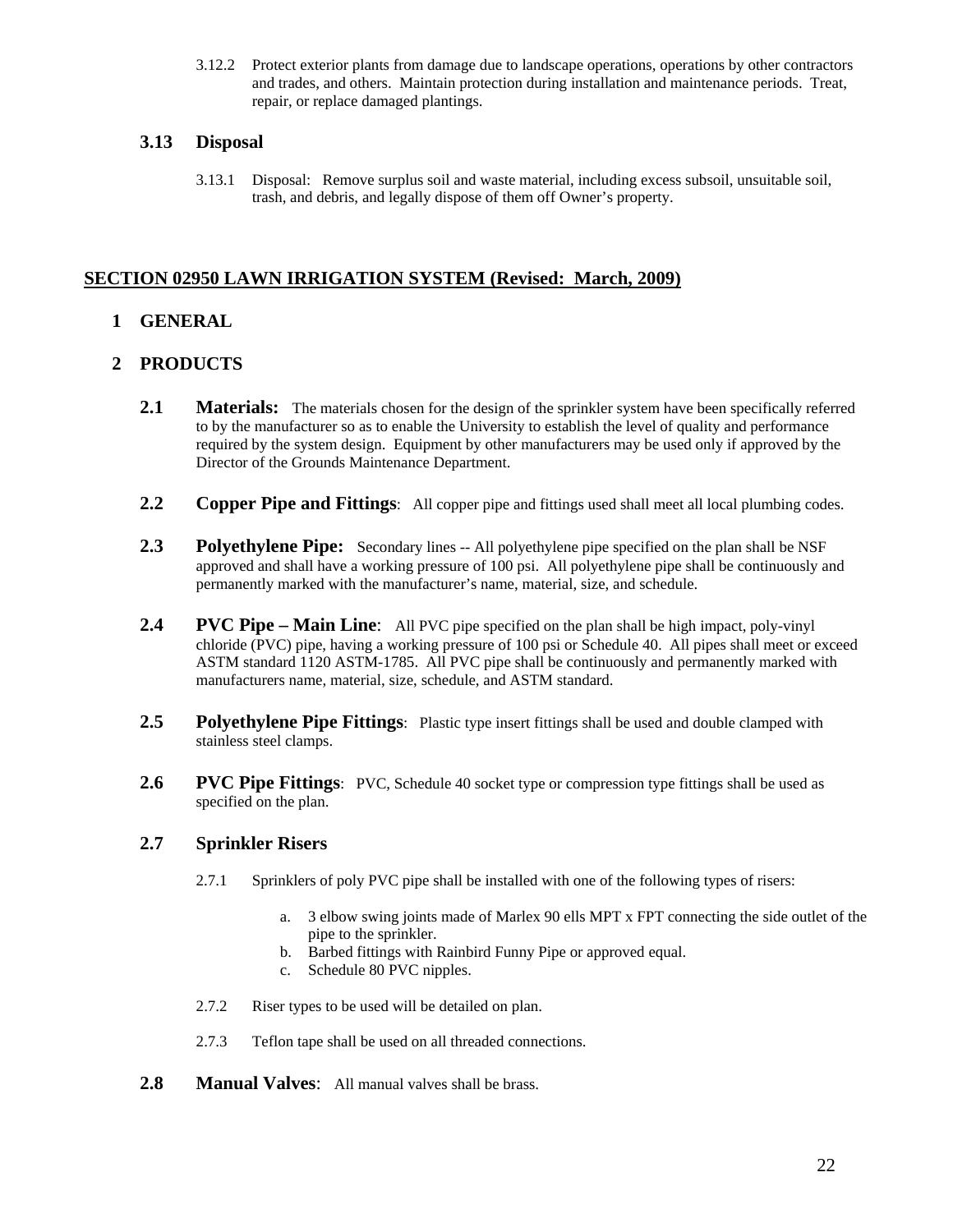- **2.9 Hydraulic Remove Control Valves**: Valves for use in hydraulically controlled automatic control systems shall be specified on the plans and manufactured by the Toro Co. or approved equal. These types shall be used in conjunction with well water or pumping systems.
- **2.10 Electric Remote Control Valves**: Electric valves shall be used as specified on the plans and manufactured by the Toro Co. or approved equal. The valves shall be normally closed diaphragm type with slow opening and closing action. Actuation shall be by encapsulated type solenoid rated 24 volts, 60-50 cycle, 2.0 watts minimum. Accessibility of functional parts shall be provided without removal of valve from plumbing system. Manual flow control adjustment shall provide shut-off provision. External bleed shall be provided to enable manual operation. Threads shall be female pipe inlet and outlet. Size and flow direction shall be indicated on an external surface. These types shall be used in conjunction with city water.
- **2.11 Quick Coupler Keys:** Contractor shall provide quick couplers at locations as approved in plans. A minimum of 2 keys appropriate to the quick couplers shall be provided to the Grounds Maintenance Dept.
- 2.12 **Valve Boxes:** Valve boxes shall be a 10" x 15" x 12" AMETEK box or approved equal. Valve box extensions shall be compatible. Color shall be evergreen and box shall be vandal proof. Special tools needed to remove cover shall be provided.

# **2.13 Communications Circuitry**

- 2.13.1 Hydraulic: All control tubing shall be polyethylene tubing as manufactured by the Toro Co. or approved equal. All control tubing shall be rated for a maximum continuous working pressure of 200 psi and have  $\frac{1}{4}$ " O.D. +/ -.005 and a 1/8" I.D. +/ -.003". All tubing connections shall be brass compression couplings or tees utilizing self-aligning brass females, secured by ¼" Cycolac retainers as manufactured by the Toro Co.
- 2.13.2 Electric: Electric control lines from each controller to the automatic valves shall be direct burial type and placed in the same trench as the water supply to the sprinkler.
	- a. Wire used to connect the automatic remote valves to the controller shall be 600 volt, single conductor with poly insulation and have UL approval to type PE. Minimum gauge acceptable is #16 and minimum ground wire gauge is #14. Colors for wire shall be different from black and white used on 115 volts A.C. Power.
	- b. All ground wire splices shall be made watertight using DBY splice kits or thermocaps depending on the size wire.
	- c. All wire shall be spliced only at valve and tee locations. Wiring shall be bundled together at intervals of 10 ft. and expansion curls (as specified in Sec. III) shall be provided within 3' of a solenoid and at least every 300' in length.

# **2.14 Shrub and Lawn Sprinkler Heads**

- 2.14.1 All full and part circle sprinklers shall be a fixed spray or gear driven sealed unit as per the Toro or Hunter Companies. The body of the sprinkler shall be constructed of Cycolac material and the sprinkler shall be easily serviced from the top. It shall have an accessible screening device and shall perform to the manufacturer's specifications with regard to the diameter of throw and gallons per minute at a given pressure. Spacing of heads shall not exceed the manufacturer's maximum recommendation. Matched precipitation will be required on all full and part circle sprinklers operating on the same zone.
- 2.14.2 All sprinkler heads shall be located a minimum of 4" from sidewalks, buildings, etc.

#### **2.15 Control Equipment**

2.15.1 Solid state automatic controllers shall be as specified on the plans and as manufactured by the Toro Company. The controller shall be totally solid state. Each station shall have an independent time control with up to 60 minutes maximum per station. Changes on station timing and program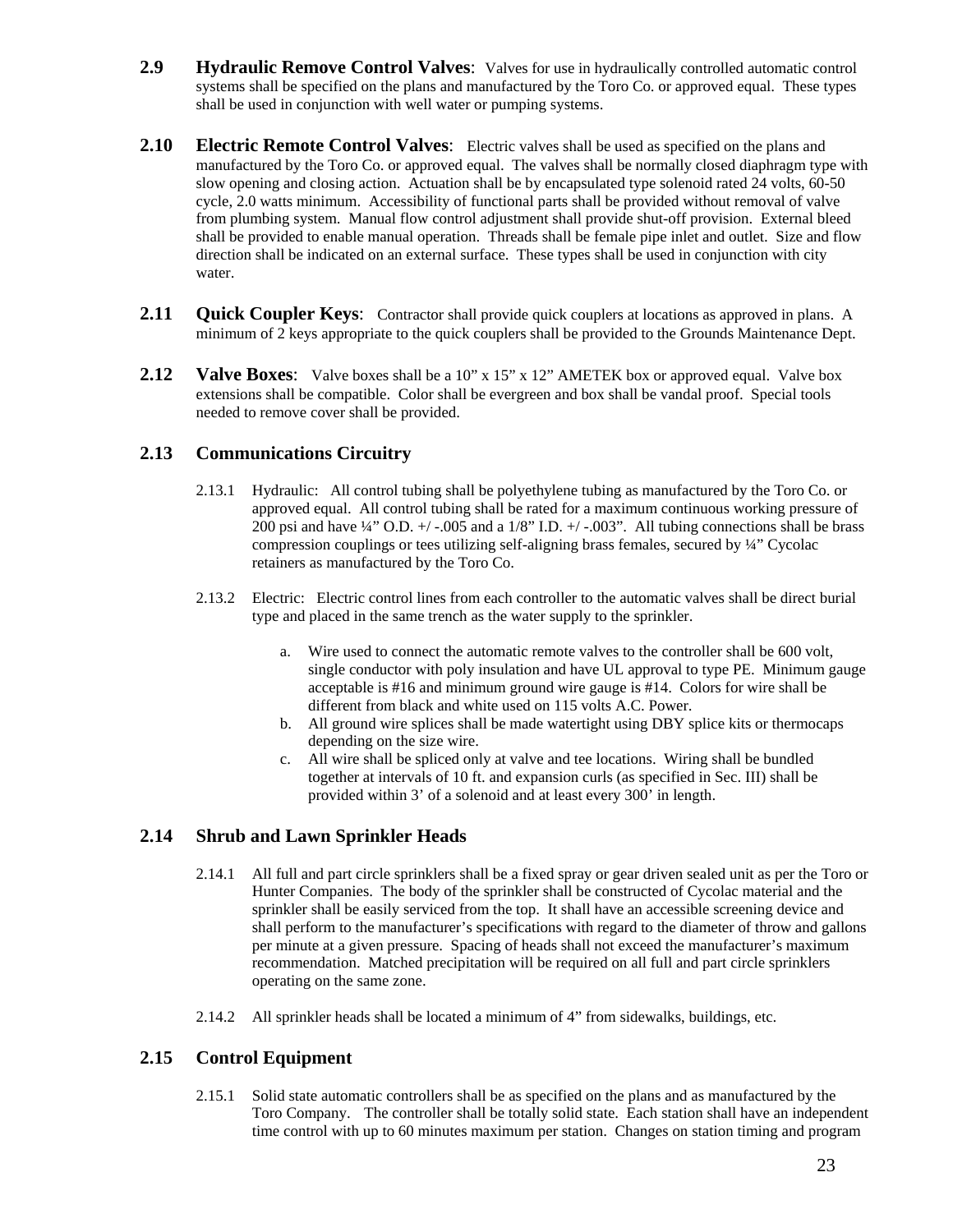start time shall be easily made without interfering with set program. The controller operation shall provide rapid advance between stations and a manual override on each station for manual operation. The controller shall provide for schedules up to 2 weeks and permit multi-cycle operator as often as 3 times per day.

- 2.15.2 The controller shall be capable of operating 24v AC electric remote control valves. The controller shall have an active day light with timing accurate to 1 minute per month.
- 2.15.3 The wall mount type controller cabinet shall be of injection molded high impact plastic which shall resist corrosion and provide for an attractive appearance. The door shall be mated with the other cabinet parts and made of the same material. Location of the controller subject to approval of the Grounds Department.
- 2.15.4 A rain sensor shall be provided with the system.
- 2.15.5 Surge protection devices are not effective unless there is a good grounding electrode located at each control location. This ground rod must be capable of discharging a lightning stroke containing several thousand amps, from 20,000 to 100,000 amperes, still protecting the controller and solenoids from costly damage.
- **2.16 Backflow Prevention Units**: Backflow prevention units shall be as per local codes and manufactured by the Febco or Watts Co.
- 2.17 **Thrust Blocks:** Thrust blocks shall be installed at all fittings as per plans where unbalanced water pressure may exist. Concrete shall be poured between the fittings and an adjacent undisturbed trench wall in such a manner to prevent any pulling apart or movement of the pipeline.
- **2.18 Drains**: Where systems must be winterized to prevent freeze damage, a quick coupler will be required at the location at or near the water source to facilitate blowing all trapped water out of the system.
- **2.19 Grounding Devices**: All controllers will be grounded to meet all local applicable codes.

# **3 EXECUTION**

**3.1 Staking:** The contractor shall stake the location of each run of pipe and all sprinkler heads or sprinkler valve locations prior to trenching. Before installation is started in any given area, the Owner's representative shall be notified for review of field layouts.

# **3.2 Trenching and Backfilling**

- 3.2.1 The contractor shall do all necessary excavating and backfilling required for the proper installation of the work.
- 3.2.2 On sodded areas the contractor will remove and replace sod where possible from the trench area to the necessary width and depth required to facilitate his installation.
- 3.2.3 Mainline PVC should have a minimum depth of 18". Laterals should have a minimum depth of 12". Pipe should be laid on sub-base uniformly sloped without humps or depressions.
- 3.2.4 All backfill material shall be free from rocks and non soil material to prevent damage to the pipe and wire. Backfilling trenches containing plastic pipe should be done when the pipe is cool to avoid excessive contraction in cold weather. All backfill material will be compacted in 6" lifts as it is brought up to finish grade so as to insure no settling results.

# **3.3 Installation**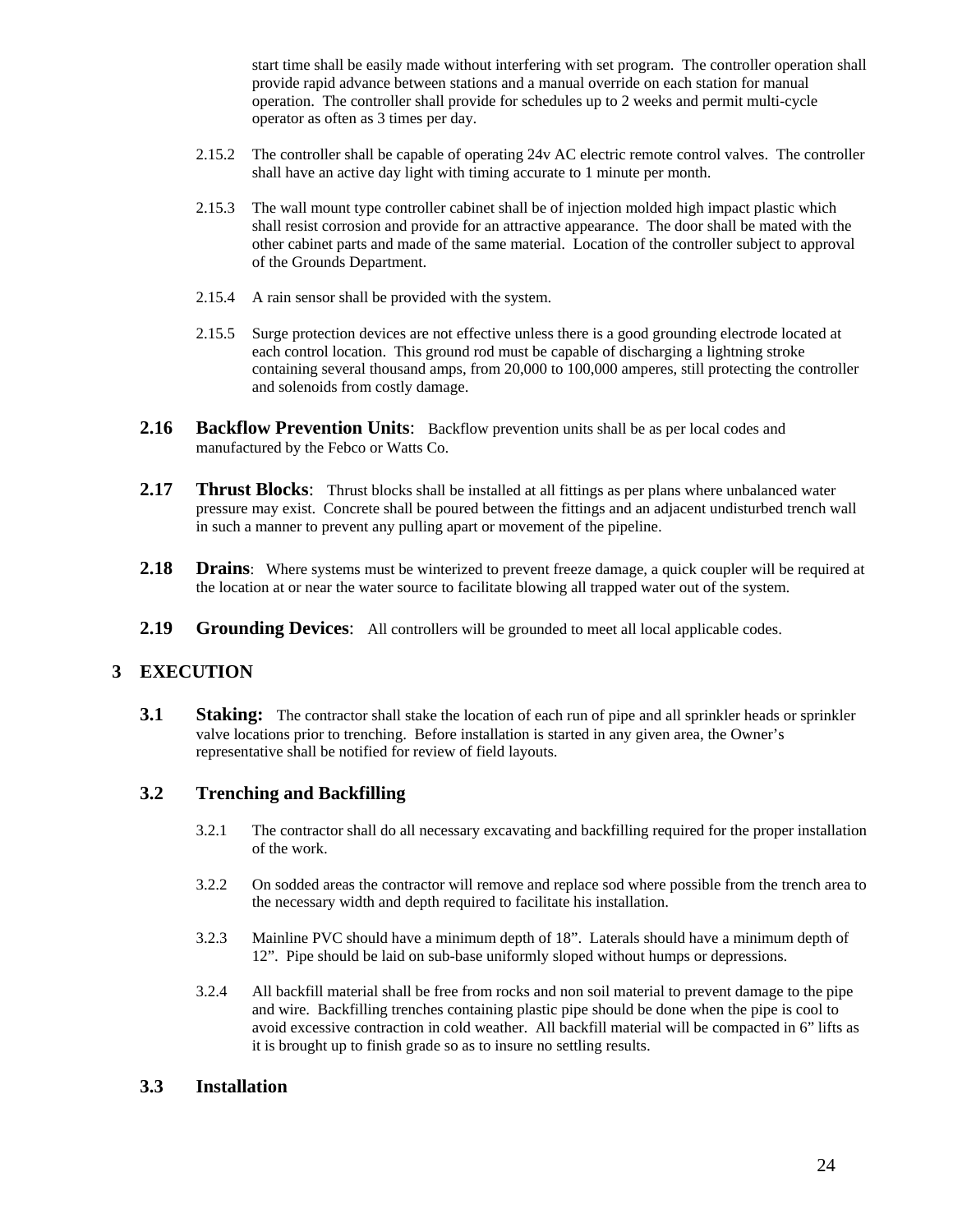- 3.3.1 All pipe, fittings, valves, etc., shall be carefully placed in the trenches with concrete thrust blocks to be poured to all fittings and valves where required for proper operation. Interior of pipes shall be kept free from dirt and debris, and when pipe laying is not in progress, open ends shall be temporarily sealed.
- 3.3.2 Plastic pipe shall be installed in such a manner so as to provide for expansion/contraction as recommended by the manufacturer.
- 3.3.3 All plastic pipes to sprinkler heads, which are not immediately connected shall be installed with an excess stub which extends above ground so as to mark locations of sprinkler heads. These ends shall be temporarily sealed so as to keep dirt/debris from entering into the pipe. All fittings shall be double clamped.
- 3.3.4 Plastic pipe shall be cut with a hand saw with the assistance of a square in a sawing vice, or other manner to ensure a square cut. Burrs at cut ends shall be removed prior to installation so that a smooth unobstructed flow will be obtained.
- 3.3.5 All plastic shall be installed in dry weather temperature is above 40°F. All PVC plastic to PVC plastic joints shall be solvent weld joints. All plastic to metal joints shall be made with plastic male adapters. The solvent weld joints shall be made in the following manner:
	- a. Thoroughly clean the mating pipe/fitting with cleaner and apply primer.
	- b. Apply uniform coat of solvent to the outside of the pipe with an approved applicator.
	- c. Apply solvent to the fitting in a similar manner.
	- d. Re-apply a light coat of solvent to the pipe and quickly insert it into the fitting.
	- e. Give the pipe or fitting a quarter turn to insure even distribution of the solvent and to make sure the pipe is inserted to the full depth of the fitting socket.
	- f. Hold in position for 15 seconds.
	- g. Wipe off excess solvent which appears at the outer shoulder of the fitting.
- 3.3.6 Care should be taken so as not to use an excess amount of solvent, thereby causing an obstruction to form on the inside of the pipe.
- 3.3.7 The joints shall be allowed to set at least 24 hours before pressure is applied to the system on PVC pipe.

#### **3.4 Electrical Installation**

- 3.4.1 The contractor will be required to make connections to the building systems as is required for the proper operation of the automatic control system.
- 2.4.2 All control circuitry, whether electrical or hydraulic, passing through the wall of the building or beneath the sidewalk, road, or drive, shall be installed in a suitable sleeve; whereas in all other locations they shall be installed in the pipe trench and protected by the pipe whenever possible.
- 2.4.3 The joining of all underground wire shall be as per specification 1.13 in this section.
- 2.4.4 Expansion curls shall be provided within 3 feet of each wire connection to a solenoid and at least every 300 feet in length. Expansion curls are easily formed by wrapping at least 5 turns of wire around a rod or pipe 1" or more in diameter, then withdrawing the rod.

#### **3.5 Sample Program**

- 3.5.1 A sample watering program shall be set up by the Contractor and tested in the presence of the Owners Representatives. All stations should be operated for 2.5 minutes for 1 complete cycle. The cycle shall then be repeated and all values checked to insure proper operation.
- 3.5.2 Defective components shall be required or replaced immediately.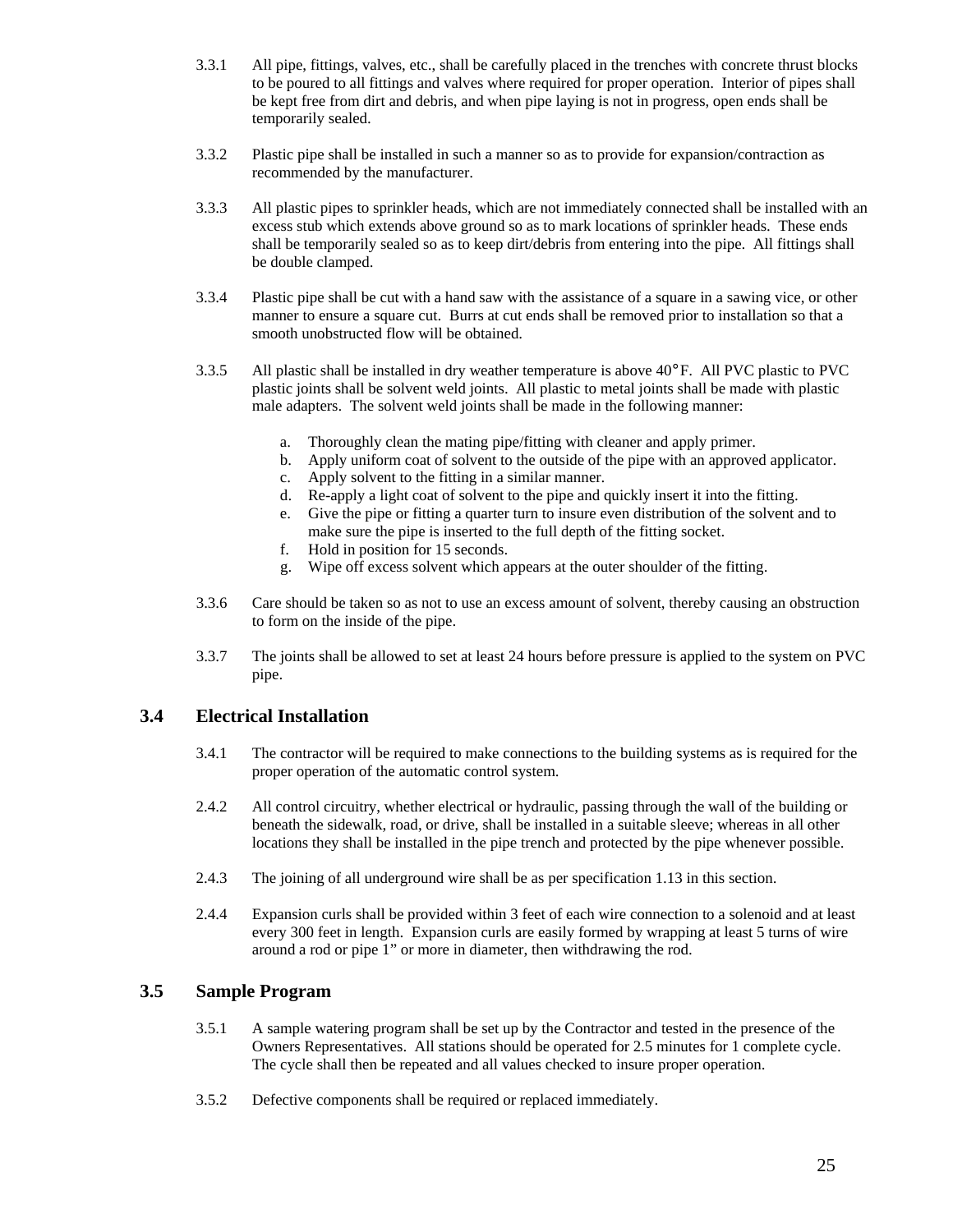- 3.5.3 If, in the opinion of the Owner's Representatives, the system is not operating properly, additional testing may be ordered. The additional testing will be the obligation of the Contractor and at no cost to the Owner.
- 3.5.4 The Contractor will place the final irrigation program on the Controller after test operation. The program will be supplied by the Owner's Representatives.
- **3.6 Adjustments**: Adjustments shall be made on all sprinkler heads/automatic equipment by the contractor. Adjustments shall be made to perform optimum performance of each separate item.

# **3.7 Testing**

- 3.7.1 **G**eneral
	- a. Individual components shall be tested as required.
	- b. All equipment for testing shall be provided by the Contractor. Further tests may be required by the Owner if, in his opinion, the system does not appear to be properly installed.
	- c. All costs of testing will be the obligation of the Contractor.

#### 3.7.2 Pipe Lines

- a. After each zone of the irrigation system is completed it shall be thoroughly flushed prior to the attachment of sprinkler heads. After the flushing is complete, all valves shall be closed and a pressure of 100 psi (pressure regulating valve supplied by Contractor for testing purposes), as controlled by the pressure regulating valve, shall be allowed to enter the system. This static pressure shall be held for 1 hour and shall be measured at the lowest (elevation) quick coupling valve in the zone under test. Next, all sprinkler heads in the system shall be randomly operated. This will create certain areas of surges and unbalanced pressures. After the testing of the sprinkler heads, all pipe lines will be inspected for any leaks and such leaks shall be repaired.
- b. The inlet pressure at the pressure regulating valve shall be increased to 150 psi, and this pressure shall be held for 1 hour as measured at the lowest (elevation) quick coupling valve.
- c. All pipe line tests shall be performed in the presence of the Owners representative.

#### **3.8 Start-Up and Shutdown of System**

- 3.8.1 Drainage of system in the first fall, following acceptance of the installation shall be the total responsibility of the Contractor.
- 3.8.2 The Contractor shall start up the system in the spring following the fall drainage.
- **3.9 As-Built Drawing**: After completion of the installation, the Contractor shall furnish an "as-built" drawing showing all sprinkler heads, valves, drains, pipelines, quick couplers and locations to scale with dimensions where required. Instruction sheets and parts lists covering all operating equipment will be bound into a folder and furnished to the Owner in duplicate. Copies to be distributed to Grounds Department and Space Planning Department.
- **3.10 Instruction**s: After completion/testing of the system, the Contractor will instruct the Owner's personnel in the proper operation/maintenance of the system.

# **4 WARRANTY**

# **4.1 Parts and labor 1 full year from acceptance Parts 2 years from acceptance**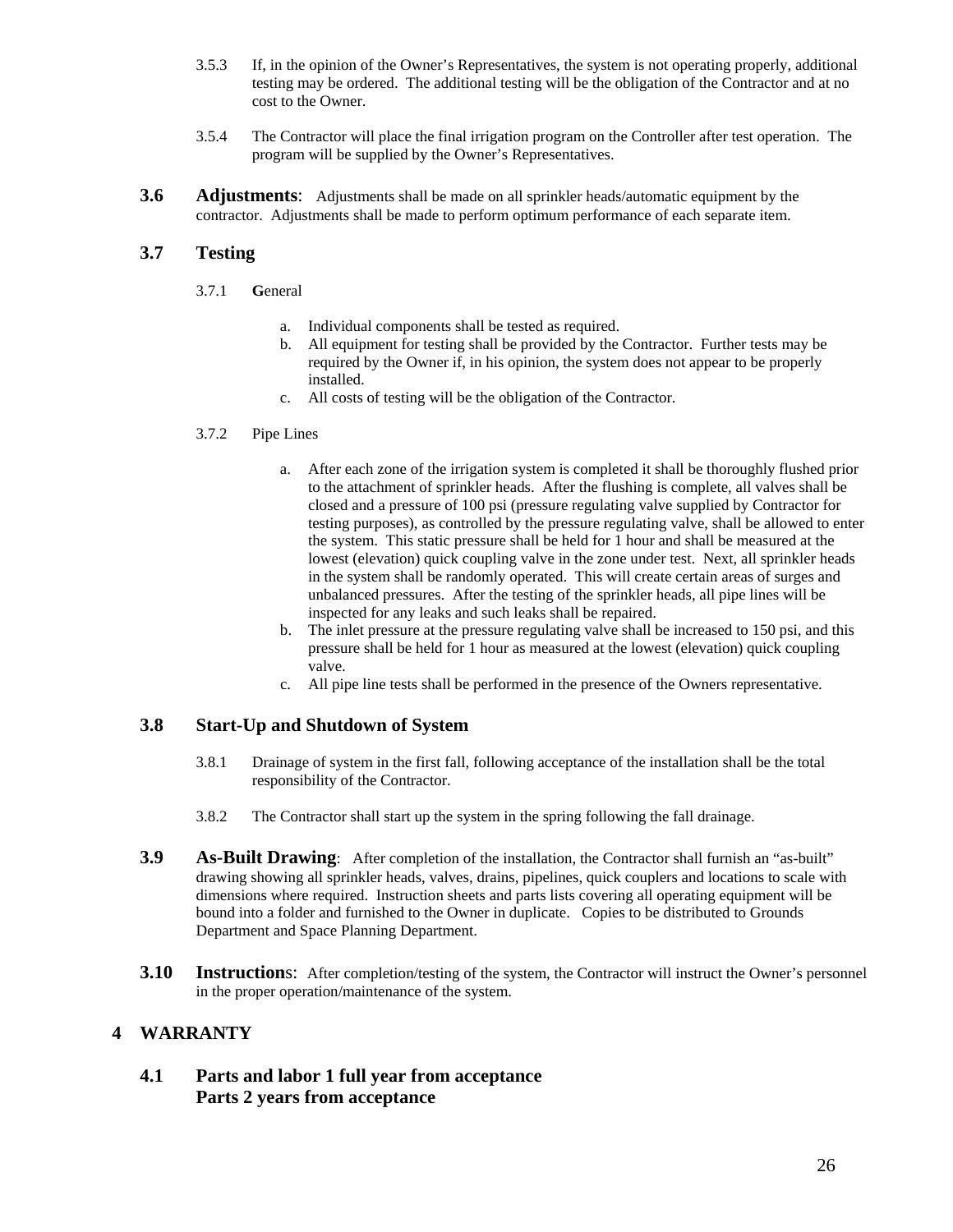# **SITE FURNISHINGS AND AMENITIES**

# **1 RECOMMENDATIONS**

- **1.1 Utilize site furnishings** and amenities that are attractive to look at and that complement the Campus Architecture.
- **1.2** Site furnishings and amenities should have a consistent design, style and appearance. This consistency could be different from one area of Campus to one another, but consistent within each area, i.e., site furnishings and amenities within the Centennial Mall could be different than furnishings and amenities in the Engineering Complex or at Scott Park Campus.
- **1.3 Use site furnishings and amenities** made of durable materials to withstand extensive use and reduce maintenance issues, weather conditions and vandalism.
- **1.4 Site furnishings and amenities** should be comfortable and inviting.

# **2 LOCATION**

**2.1 Locate site furnishings** at natural gathering points (e.g., building entrances, Campus gateways, plazas, major pedestrian intersections), and periodically along pathways to provide a "rest stop" or a place for more intimate activities (such as studying, reading, conversation.)

# **3 SOURCE:**

- **3.1 Recommend manufacturers** and/ or supplier equal products should be considered for every project.
	- a. "Donor Bench" for Centennial Mall area: manufacturer- Smith and Hawken. ; Model- Giverny 6', surface mount

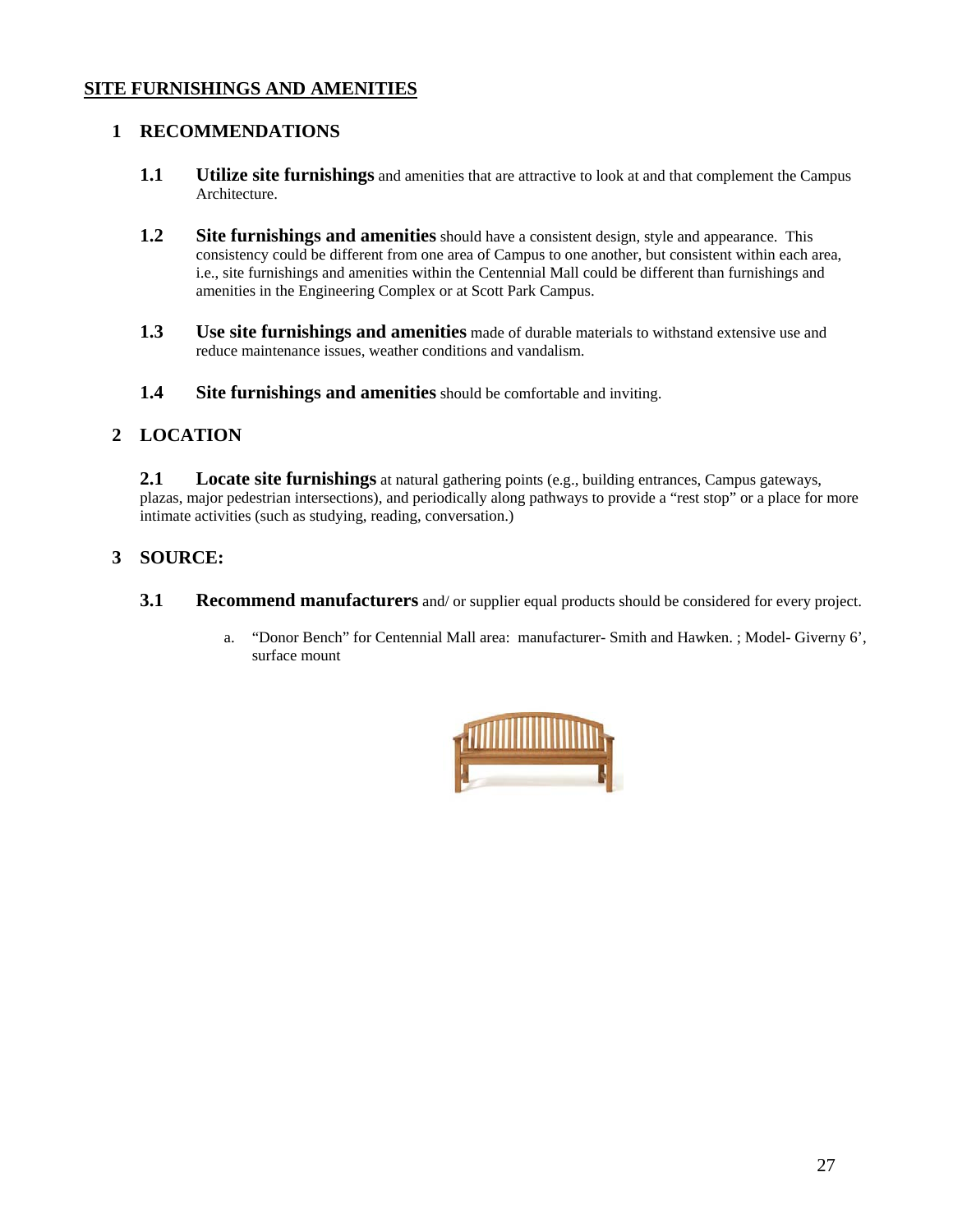# gretchen's™ bench collection

# **U.S. net prices**

| description                                                                                                                                                                                                                                                                                                                                                                                               | PolySite™<br>price (ship.wt)                 | $lpe*$<br>no finish<br>price (ship.wt.) |  | Redwood<br>no finish*<br>price (ship.wt.) |      | Jarrah<br>no finish<br>price (ship.wt.) |                            | <b>Red Oak</b><br>LF-80 finish*<br>price (ship.wt.) |            | Jarrah<br>LF-80 finish<br>price (ship.wt.) |            |
|-----------------------------------------------------------------------------------------------------------------------------------------------------------------------------------------------------------------------------------------------------------------------------------------------------------------------------------------------------------------------------------------------------------|----------------------------------------------|-----------------------------------------|--|-------------------------------------------|------|-----------------------------------------|----------------------------|-----------------------------------------------------|------------|--------------------------------------------|------------|
| <b>Backless Bench</b><br>To order: Specify collection name, model description, PolySite™ or wood. For wood, specify jarrah, ipe, or redwood for exterior use; red oak or<br>jarrah with LF-80 finish for interior use. For PolySite, specify color. Available freestanding/surface mount only. Specify powdercoat color for<br>metal components.                                                          |                                              |                                         |  |                                           |      |                                         |                            |                                                     |            |                                            |            |
| Gretchen's Bench, Backless, 72"<br>22" x 17" x 72"<br>Gretchen's Bench, Backless, 96"<br>22" x 17" x 96"                                                                                                                                                                                                                                                                                                  | \$930(145)<br>N/A                            | \$940(165)<br>1090 (205)                |  | \$1030<br>1190 (125)                      | (95) | \$1030(110)                             | 1190 (145)                 | \$1030(110)                                         | 1190 (145) | $$1260$ (125)                              | 1420 (165) |
| Option<br>Special Stain on Red Oak                                                                                                                                                                                                                                                                                                                                                                        | \$230/bench                                  |                                         |  |                                           |      |                                         |                            |                                                     |            | backless bench                             |            |
| <b>Backed Bench - without Armrests</b><br>To order: Specify collection name, model description, PolySite™ or wood. For wood, specify jarrah, ipe, or redwood for exterior use;<br>red oak or jarrah with LF-80 finish for interior use. For PolySite, specify color. Specify freestanding/surface mount or wall mount support. Specify<br>powdercoat color for metal components.                          |                                              |                                         |  |                                           |      |                                         |                            |                                                     |            |                                            |            |
| Gretchen's Bench, Backed, without<br>Armrests, 72" / 25" x 32" x 72"                                                                                                                                                                                                                                                                                                                                      | \$1070(160)                                  | \$1200 (190)                            |  | \$1330(110)                               |      | \$1330 (125)                            |                            | \$1330 (125)                                        |            | \$1560 (140)                               |            |
| Gretchen's Bench, Backed, without<br>Armrests, 96" / 25" x 32" x 96"                                                                                                                                                                                                                                                                                                                                      | N/A                                          | 1370 (235)                              |  | 1540 (145)                                |      | 1540 (160)                              |                            | 1540 (160)                                          |            |                                            | 1770 (175) |
| Option<br>Special Stain on Red Oak                                                                                                                                                                                                                                                                                                                                                                        | \$230/bench                                  |                                         |  |                                           |      |                                         |                            |                                                     |            | backed bench without armrests              |            |
| <b>Backed Bench - with Armrests</b><br>To order: Specify collection name, model description, PolySite™ or wood. For wood, specify jarrah, ipe, or redwood for exterior use; red oak or<br>jarrah with LF-80 finish for interior use. For PolySite, specify color. Specify freestanding/surface mount or wall mount support; ornamental or loop<br>armrest. Specify powdercoat color for metal components. |                                              |                                         |  |                                           |      |                                         |                            |                                                     |            |                                            |            |
| Gretchen's Bench, Backed,<br>with Armrests, 72" / 25" x 32" x 72"<br>Gretchen's Bench, Backed,<br>with Armrests, 96" / 25" x 32" x 96"                                                                                                                                                                                                                                                                    | \$1260 (165)                                 | \$1390 (195)                            |  | \$1520(115)                               |      | \$1520 (130)                            |                            | \$1520 (130)                                        |            | \$1750 (145)                               |            |
|                                                                                                                                                                                                                                                                                                                                                                                                           | N/A                                          | 1560 (240)                              |  | 1730 (150)                                |      |                                         | 1730 (180)                 | 1730 (180)                                          |            |                                            | 1960 (190) |
| Option<br>Special Stain on Red Oak                                                                                                                                                                                                                                                                                                                                                                        | \$230/bench                                  |                                         |  |                                           |      |                                         |                            |                                                     |            | backed bench with loop armrests            |            |
| Available support options:                                                                                                                                                                                                                                                                                                                                                                                |                                              |                                         |  |                                           |      |                                         |                            |                                                     |            |                                            |            |
| freestanding/surface mount<br>loop armrest                                                                                                                                                                                                                                                                                                                                                                | freestanding/surface mount<br>ornamental arm |                                         |  | wall mount<br>no armrest                  |      |                                         | wall mount<br>loop armrest |                                                     |            | wall mount<br>ornamental armrest           |            |
| * FSC certified wood available for 25% upcharge. Call for a quote.                                                                                                                                                                                                                                                                                                                                        |                                              |                                         |  |                                           |      |                                         |                            |                                                     |            |                                            |            |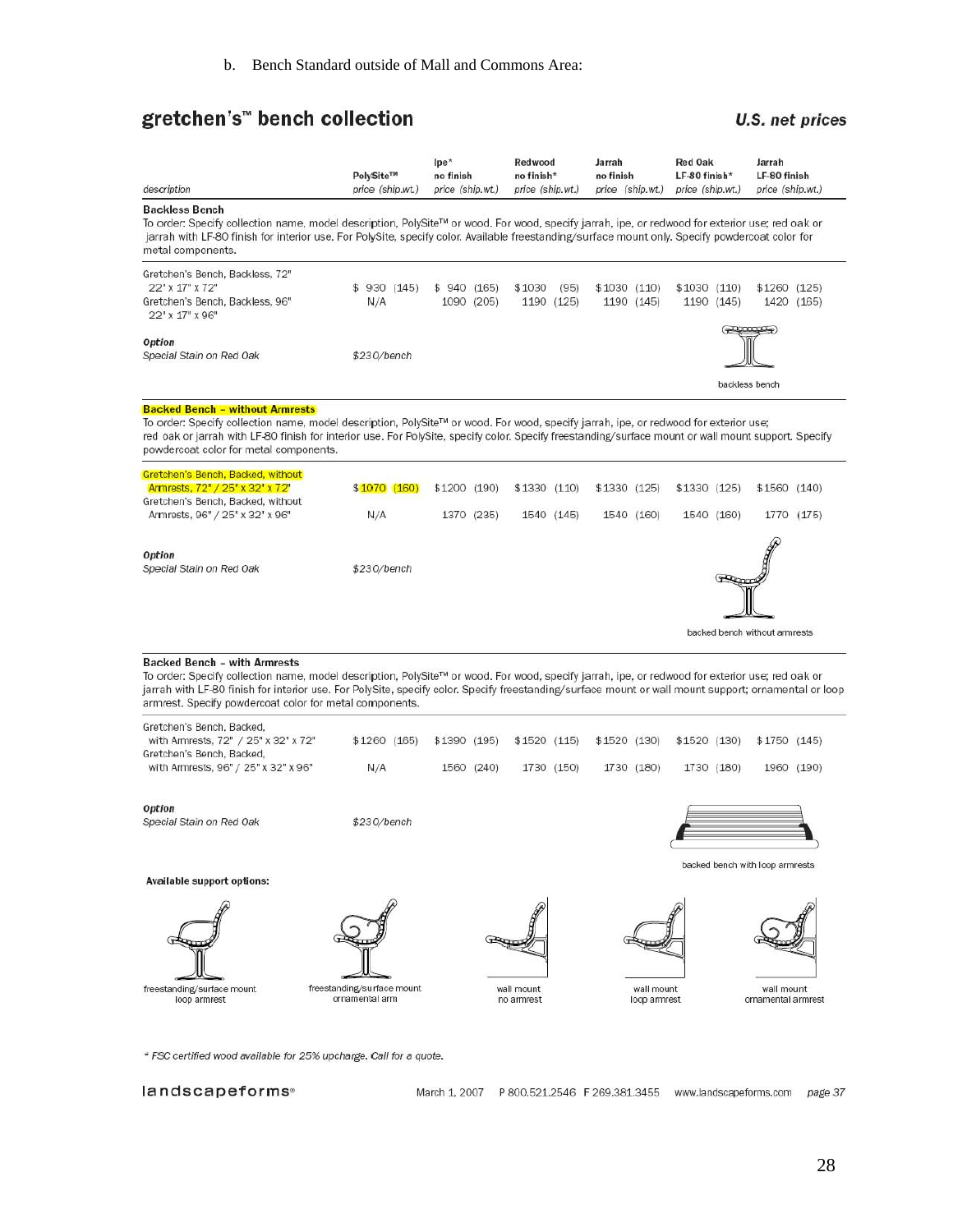c. Bike Rack: Manufacturer- The Derovations Corp.; Model- 'Swerve Rack', embedded ;Color-Powder Coated Black



d. Trash Receptacle: See below, page 30



29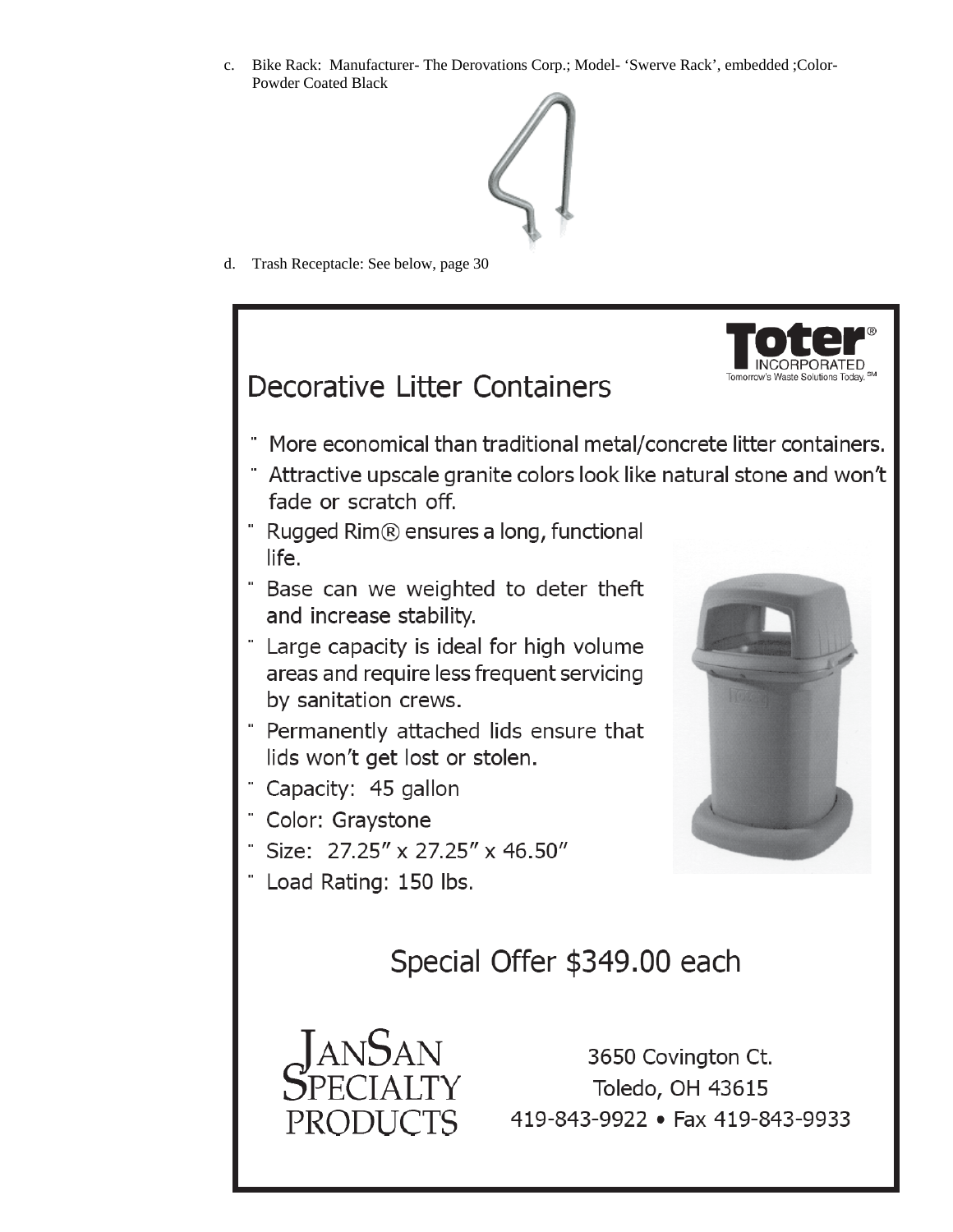



# The One-in-One Super Sorter

The Super Sorter One-In-One's small convenient size makes it perfect for an indoor or outdoor area where space is limited. This container uses space efficiently and can be incorporated into any location. The One-In-One is attractive, durable, low maintenance and is suited for any centralized recycling or waste collection. The sloped lid eliminates "on top" waste. Available in various colors and with multiple opening options.

#### Features:

- · Designed for public areas
- · Will not rust or dent
- · Side hinged lid makes for easy opening against walls
- · Sloped lid eliminates "on top" waste



#### Openings:





Small Paper Paper / Newspaper Square **Mixed Recyclables** 

#### **Specifications:**

- 30 Gallon Size
- · Weight: 37 lbs
- Dimensions 20.5"L x 15.75"W x 44.5"H

#### **Accessories:**

- Hard & Soft ground mounts
- · Optional wheels
- Advertising Signage









options available

#### **Stamping for Openings:**

· Plate charge: \$95 one time charge

#### Shipping:

#### - 10 per skid

- · Skid Weight: 300 lbs.
- · Skid Dimensions: 40"L x 46"W x 88"H



#### BUSCH SYSTEMS INTERNATIONAL INC. www.buschsystems.com

Toll Free: 1-800-565-9931 | Tel: 705-722-0806 | Fax: 705-722-8972 | 343 Saunders Road, Barrie, Ontario, Canada L4N 9A3